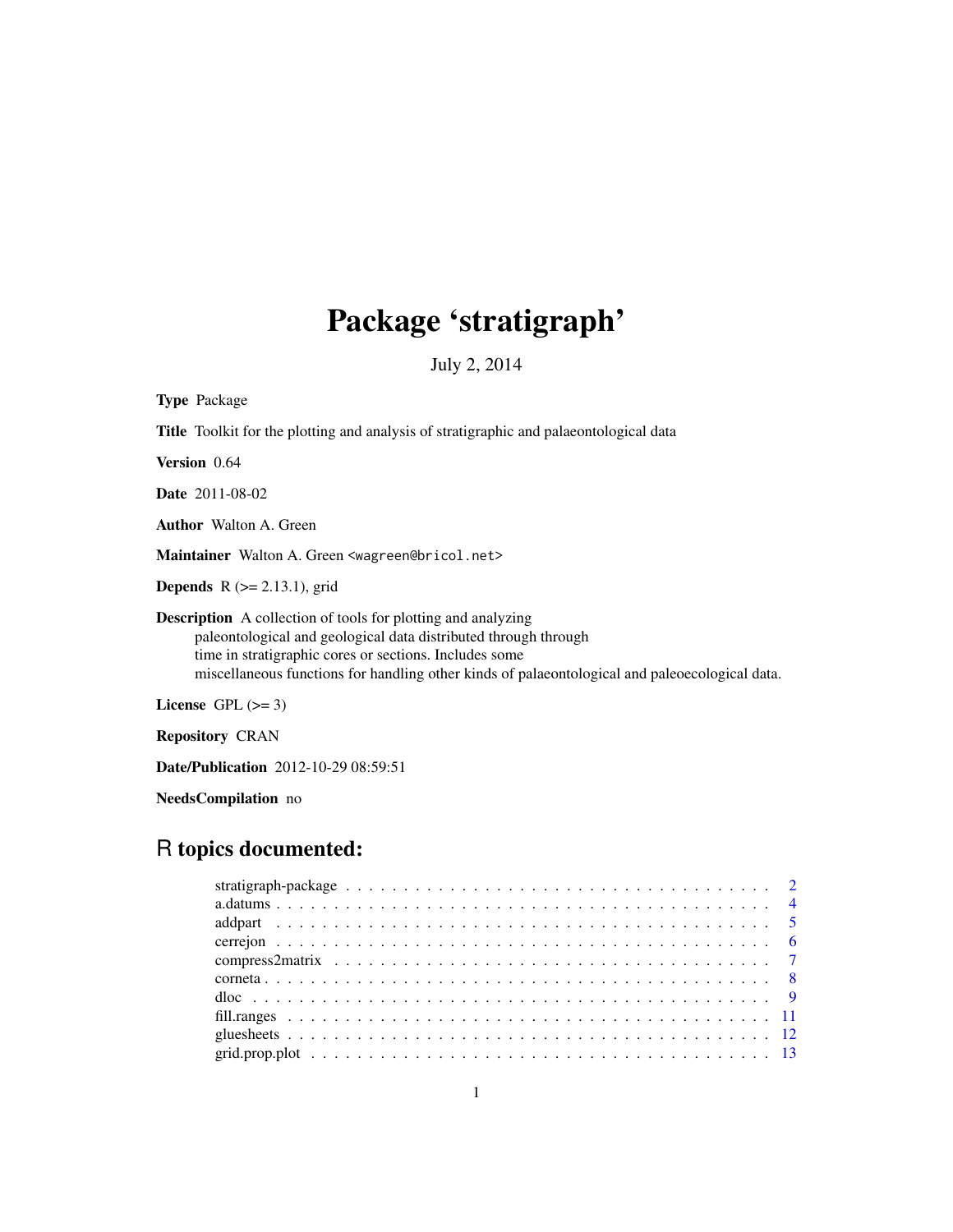# <span id="page-1-0"></span>2 stratigraph-package

| Index | 32 |
|-------|----|

stratigraph-package *Plots stratigraphic data*

# <span id="page-1-1"></span>Description

A collection of tools for plotting and analyzing paleontological and geological data distributed through through time in stratigraphic cores or sections. Includes some miscellaneous functions for handling other kinds of palaeontological and paleoecological data.

# Details

| Package: | stratigraph                |
|----------|----------------------------|
| Type:    | Package                    |
| Version: | 0.64                       |
| Date:    | 2011-08-02                 |
| License: | GPL v. 3 or later copyleft |

Package overview; still in beta.

The development of this package was supported by the Colombian Petroleum Institute, Ecopetrol S.A.

```
Includes functions: writeTilia
writeGPDascii
readTilia
readGPDascii
gluesheets
a.datums
fads
lads
fill.ranges
```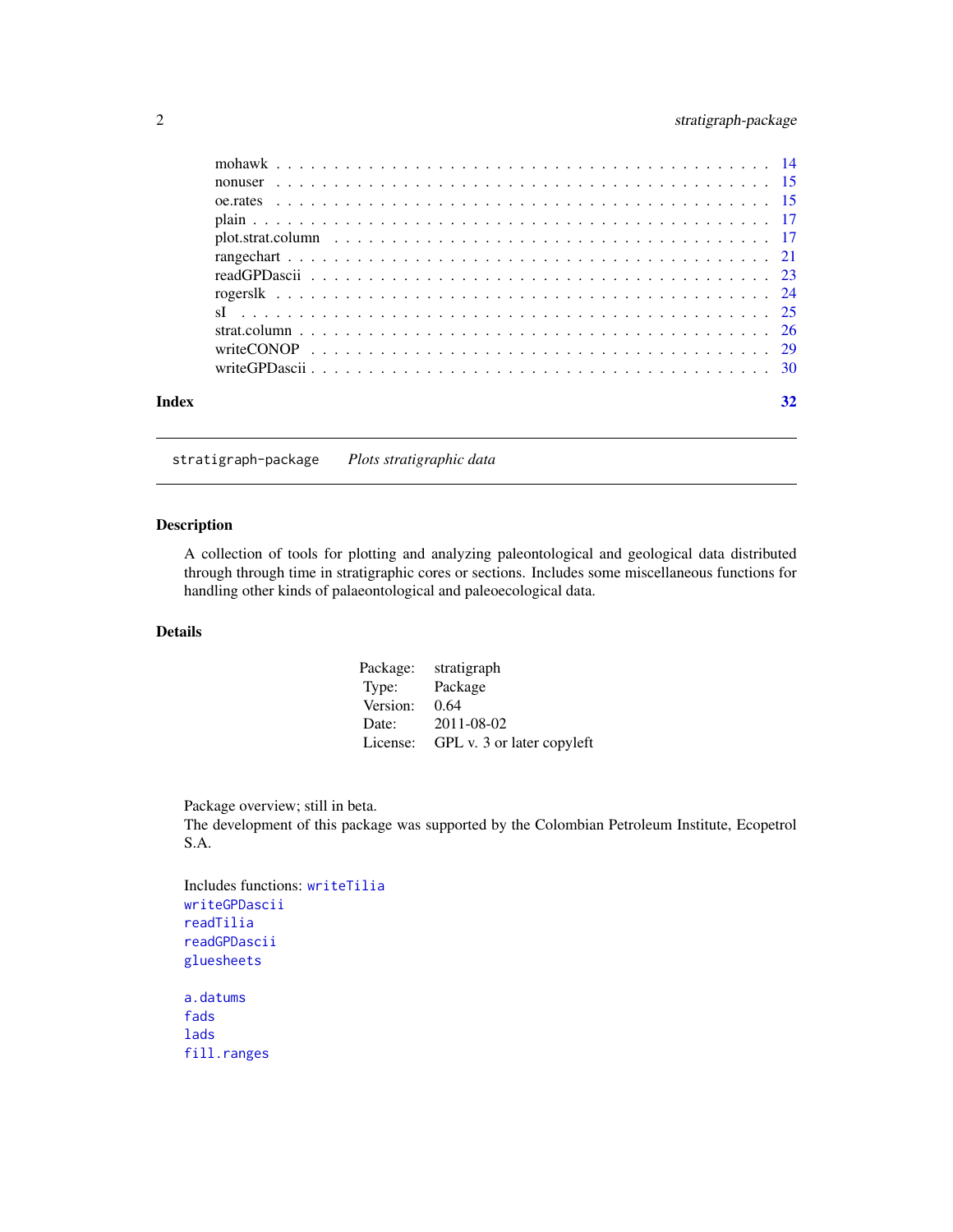<span id="page-2-0"></span>stratigraph-package 3

[addpart](#page-4-1) [oe.rates](#page-14-1) [plot.strat.column](#page-16-1) [strat.column](#page-25-1) [as.strat.column](#page-25-2) [is.strat.column](#page-25-2) [summary.strat.column](#page-25-2) [dloc](#page-8-1) [dcloc](#page-8-2) and data: [plain](#page-16-2) [striped](#page-16-3) [stippled](#page-16-3) [sI](#page-24-1) [sII](#page-24-2) [sIII](#page-24-2) [sIV](#page-24-2) [sV](#page-24-2) [sVI](#page-24-2) [rogerslk](#page-23-1) [mohawk](#page-13-1) [corneta](#page-7-1)

#### Author(s)

[cerrejon](#page-5-1)

Walton A. Green, Carlos Jaramillo, Scott Wing

Maintainer: Walton A. Green <wagreen@bricol.net>

#### References

Shaw, A. B. (1964) Time in Stratigraphy. New York: McGraw-Hill.

Edwards, L. E. (1984) Insights on why graphic correlation (Shaw's Method) works. Journal of Geology 92:583–597.

# See Also

[plot.strat.column](#page-16-1)

#### Examples

cat('Put some examples here')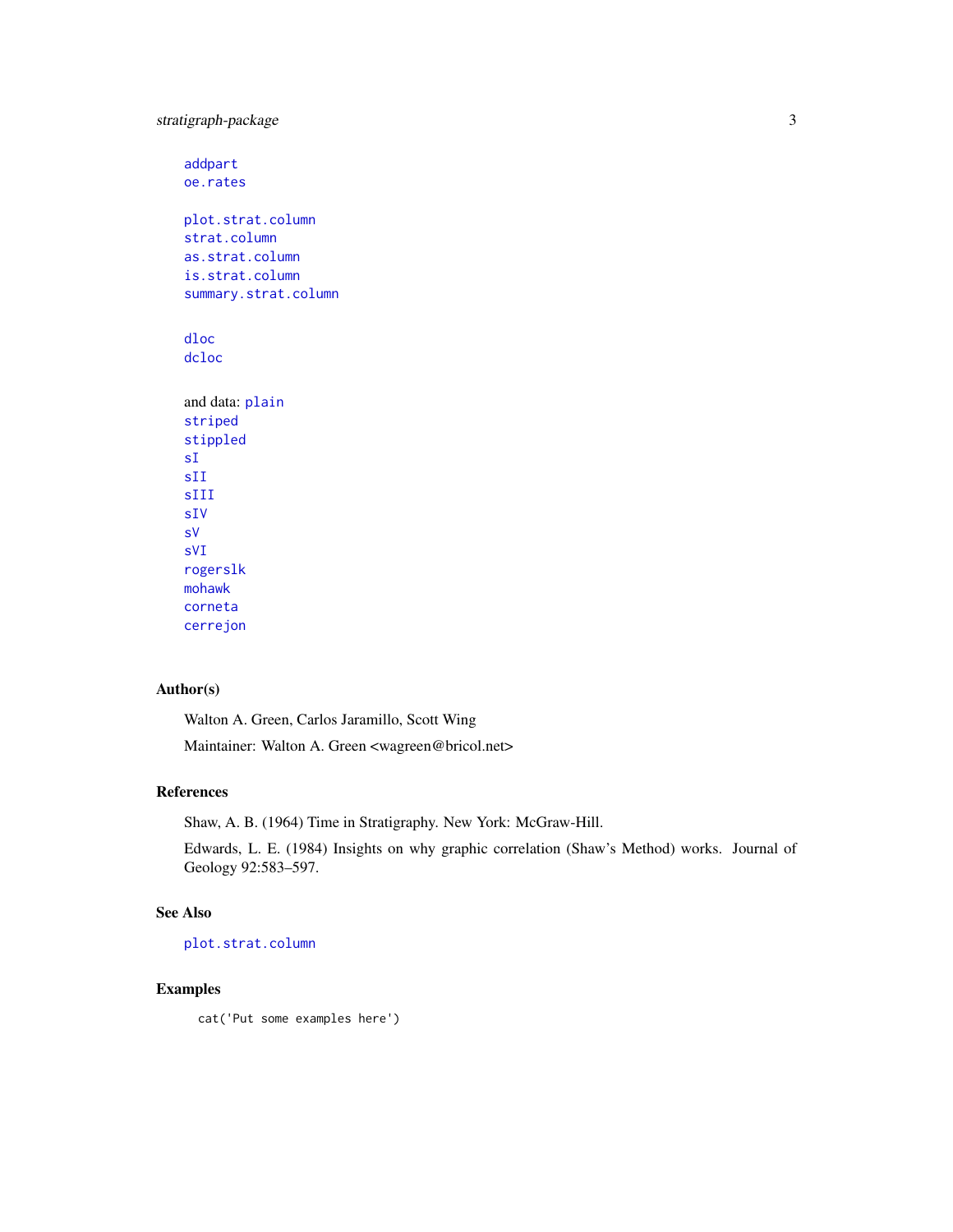<span id="page-3-1"></span><span id="page-3-0"></span>

# <span id="page-3-2"></span>Description

Returns the first and last appearance datums (FADs and LADs) for taxa in a stratigraphic column.

# Usage

```
a.datums(x, depths = NULL, skip = 0, increasing.down = FALSE, ...)fads(x, depths = NULL, skip = 0, increasing down = FALSE, ...)lads(x, depths = NULL, skip = 0, increasing-down = FALSE, ...)
```
#### Arguments

| $\mathsf{x}$    | an object of class strat.column.                                                                                                                                                                                                                                        |
|-----------------|-------------------------------------------------------------------------------------------------------------------------------------------------------------------------------------------------------------------------------------------------------------------------|
| depths          | depths from which to calculate the datums                                                                                                                                                                                                                               |
| skip            | a number of depths (levels) to skip, returning NA instead of values for FAD or<br>LAD; defaults to $0$ .                                                                                                                                                                |
| increasing.down |                                                                                                                                                                                                                                                                         |
|                 | FALSE (default) returns FADs less than or equal to LADs, as is the case when<br>depths are measured up from the bottom of, e.g. a stratigraphic section; TRUE<br>reverses FADs and LADs, as is the case when depths are measured from the<br>surface in wells or cores. |
|                 | not currently used.                                                                                                                                                                                                                                                     |

# Details

If depths is provided, it will clobber x\$depths, should x\$depths exist.

#### Value

a.datums returns a data frame with columns fads and lads, each of which is a numeric vector giving the FAD or LAD of each taxon in the stratigraphic column. [fads](#page-3-2) and [lads](#page-3-2) return respectively just the fads and just the lads in a single named numeric vector.

# Author(s)

Walton Green

#### See Also

[plot.strat.column](#page-16-1), [stratigraph](#page-1-1)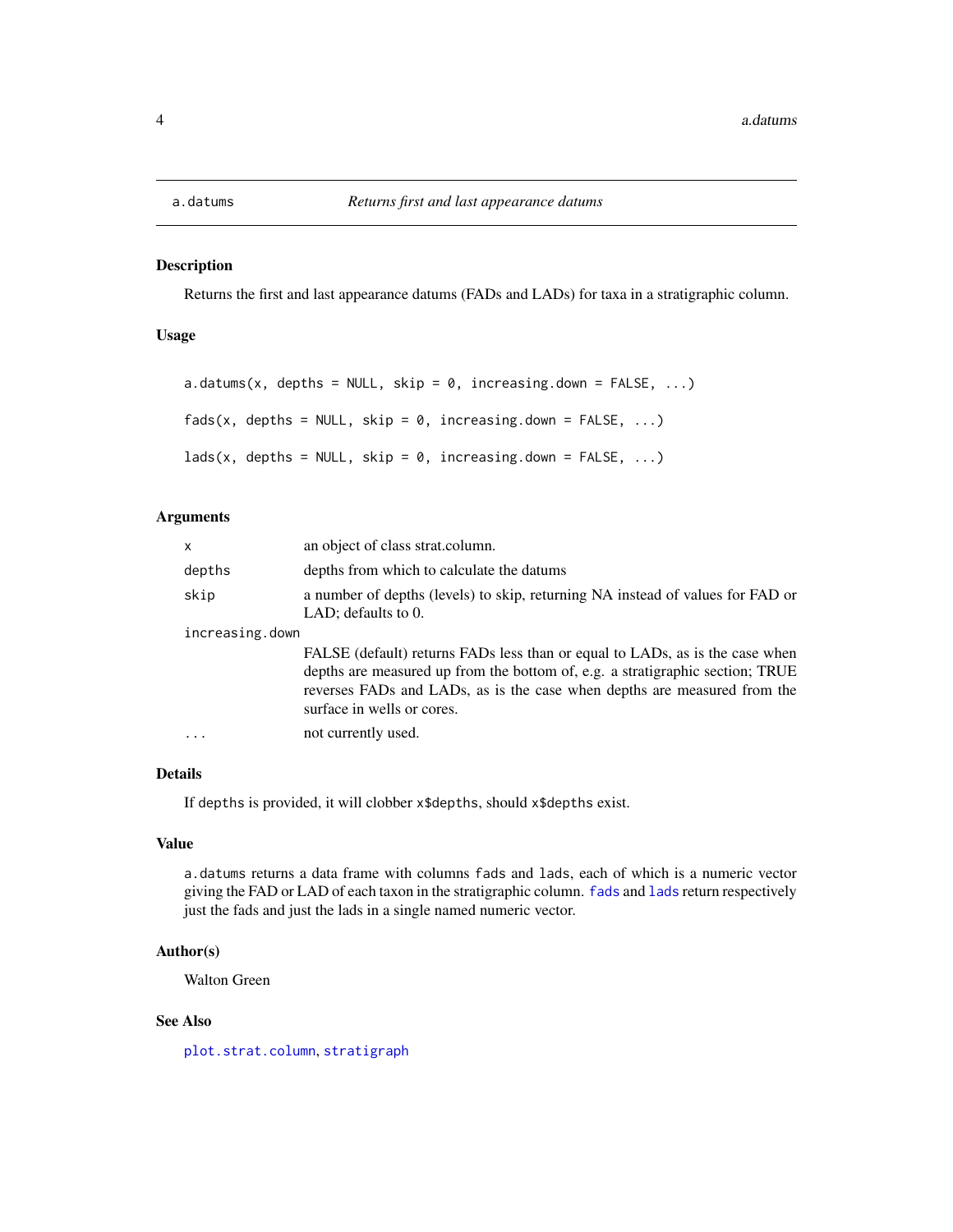#### <span id="page-4-0"></span>addpart 55 to 55 and 55 and 55 and 55 and 55 and 55 and 55 and 55 and 55 and 55 and 55 and 55 and 55 and 55 and 55 and 55 and 55 and 55 and 55 and 55 and 55 and 55 and 55 and 55 and 55 and 55 and 55 and 55 and 55 and 55 an

# Examples

```
data(mohawk)
fads(as.strat.column(mohawk))
# should make mohawk a strat.column without coercion
```
#### <span id="page-4-1"></span>addpart *Calculates additive partitioning of diversity*

#### Description

Returns or writes to a file measures of the additive partitioning of diversity according to Lande (1996).

#### Usage

 $addpart(x = NULL, file = 'rawcounts.txt', outfile = NULL)$ 

#### Arguments

| $\mathsf{x}$ | an object of class strat.column or a counts matrix with species in rows and sites<br>in columns                                                                                                                                                                                        |
|--------------|----------------------------------------------------------------------------------------------------------------------------------------------------------------------------------------------------------------------------------------------------------------------------------------|
| file         | ignored unless x is NULL; otherwise a file from which to read the counts matrix.<br>Must be in tab-delimited text format with column labels in the first, header row,<br>which must be one entry shorter than the following data rows. Row labels in the<br>first column. [check this] |
| outfile      | a file to which to write the output. If NULL (the default) writes to standard<br>output.                                                                                                                                                                                               |

# Details

Based on an Excel spreadsheet set up by Scott Wing.

#### Value

returns a data frame list with components \$counttable, \$Sstats, and \$Saddpart.

\$counttable is a data frame giving the original count matrix with row and column marginals added to the right and bottom.

\$Sstats is a data frame giving species diversity (Sobs), Simpson's Diversity Index (SimpsonsD = 1 - sum of squares of proportional counts), and Hurlbert's PIE (PIE = SimpsonsD  $*(n/(n-1))$ , where n = total number of individuals found at a site) for each site.

\$Saddpart is a data frame giving alpha and beta partitions of divisersity under three different weighting scenarios: with sites weighted by  $n =$  total number of individuals found at a site, natural log of n (ln n), and assuming that all sites have equal number of individuals.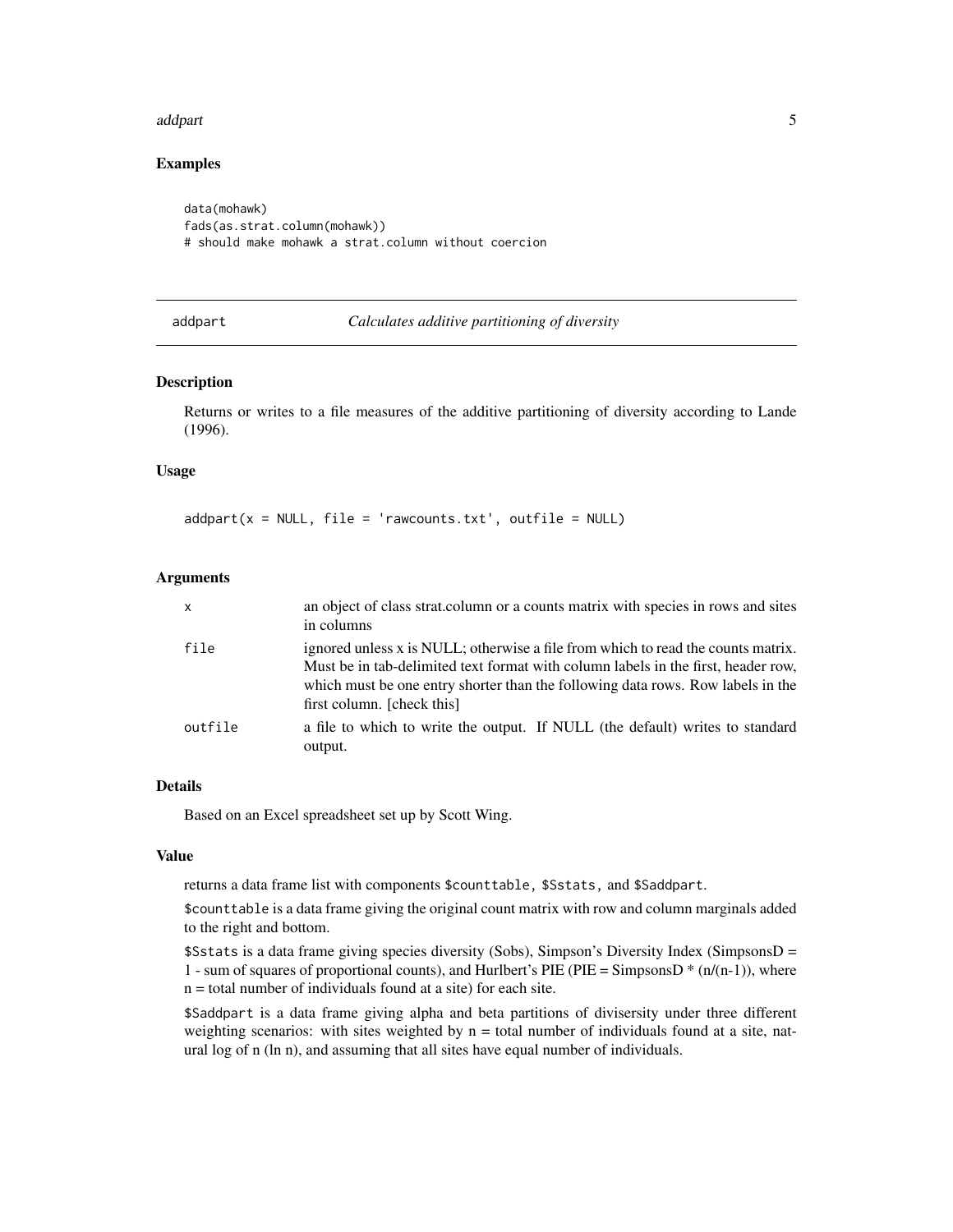#### <span id="page-5-0"></span>Note

Currently no other notes.

#### Author(s)

Scott Wing, Walton Green

#### References

Hurlbert (1971)

Lande, R. (1996) 'Statistics and Partitioning of Species Diversity, and Similarity among Multiple Communities'. Oikos. 76(1):5–13.

# See Also

[plot.strat.column](#page-16-1), [stratigraph](#page-1-1)

# Examples

#none yet

<span id="page-5-1"></span>cerrejon *Cerrejon Core*

#### Description

Pollen counts from the Cerrejon core. This is to illustrate how to read in 'raw' data in an arbitrary format, so it has been left entirely as character data.

## Usage

data(cerrejon)

#### Format

A data frame with 189 observations (rows) of 113 variables (columns). The columns represent depths and the rows (after the first two) taxa; the data are raw counts.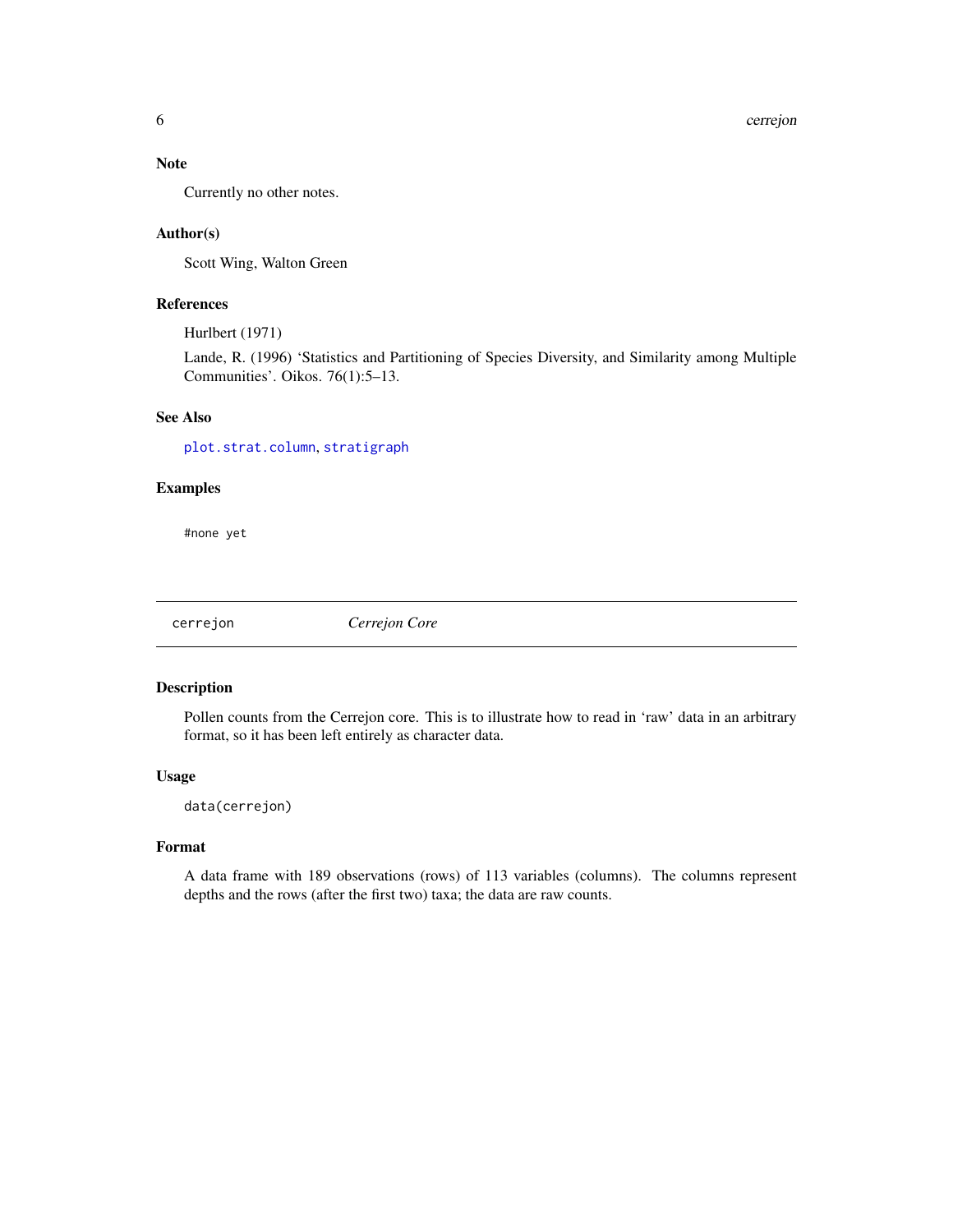# <span id="page-6-0"></span>Details

Levels of ENVIRONMENT

| $1,$ Ch                     | channel-fill deposits in fluvial settings (sandstone)                      |
|-----------------------------|----------------------------------------------------------------------------|
| 2.0v                        | overbank, crevasse splays and sand sheets deposits                         |
|                             | in flood plains (mixed sandstone and siltstone,                            |
|                             | mudstone, paleosols)                                                       |
| 2.1                         | coal—transgressive                                                         |
| 2.2                         | coal—regressive                                                            |
| 2.3                         | coal—unidentified                                                          |
| 3, La                       | subaqueous coastal-lagoon, ponds (fossiliferous shale, shale)              |
| 4, Sp                       | supratidal flats, mud flats, tidal creeks (siltstone, mudstone, paleosols) |
| $5.$ In                     | intertidal flats, tidal creeks (heterolithic and rhythmite sandstones      |
| and siltstones; sandstones) |                                                                            |

#### Source

Carlos Jaramillo

# References

Jaramillo, C., Pardo-Trujillo, A,. Rueda, M., Harrington, G., Bayona, G., Torres, V., and Mora, G. Palynology of the Upper Paleocene Cerrejon Formation, Northern Colombia. Submitted to Palynology

# Examples

data(cerrejon) str(cerrejon)

compress2matrix *Converts compressed format files to flat matrices*

#### Description

Reads 'compressed format' text files giving the species found at particular sites and rewrite them into a sites by species matrix.

# Usage

```
compress2matrix(path, skip = 3, verbose = TRUE,
                lump.queries = FALSE,
                exclude.taxa = NULL)
```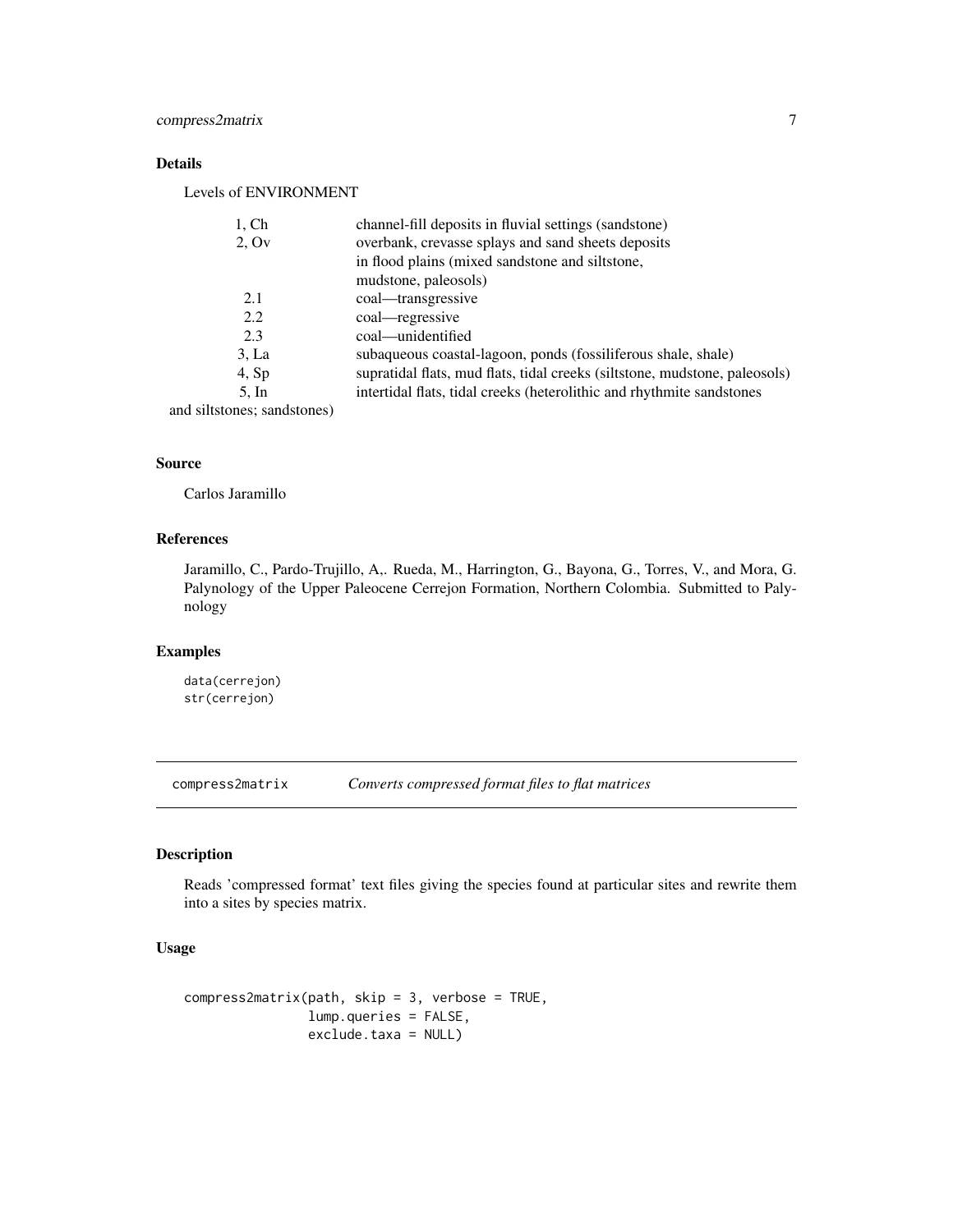#### <span id="page-7-0"></span>Arguments

| path         | the directory within which to process all the files that end in '.BB' (which must<br>be capitalized).                                                                                                                       |
|--------------|-----------------------------------------------------------------------------------------------------------------------------------------------------------------------------------------------------------------------------|
| skip         | skip is the number of lines to skip at the beginning of each file, defaulting to 3.                                                                                                                                         |
| verbose      | $verbose = TRUE$ (the default) prints diagnostic messages.                                                                                                                                                                  |
| lump.queries | lump.queries = TRUE treats taxon names/codes that are followed by question<br>marks as if they were the same as the same name/code not followed by a question<br>mark. FALSE (the default) treats queries as separate taxa. |
| exclude.taxa | character vector giving taxon names to exclude.                                                                                                                                                                             |

#### Details

Compressed format data has a line of data for each site consisting of tab-separated records, the first two records give the site name; the remaining records are pairs separated by a single space giving species names and counts (species names can be repeated).

# Value

The return value of the function is a list including a vector of site names, a vector of taxon names/codes, and a sites-by-species matrix. As a side-product, the function saves (in the directory specified by path) a matrix (tab-delimited text file ending in .MTX) for each locality (.BB file) and the overall sites-by-species matrix as a file named 'SiteBySpp.MTX'.

#### Note

Currently no other notes.

#### Author(s)

Walton Green

# See Also

[plot.strat.column](#page-16-1), [stratigraph](#page-1-1)

<span id="page-7-1"></span>corneta *Corneta Outcrop*

# Description

Pollen counts from a stratigraphic section at the Corneta outcrop. This is to illustrate how to read in 'raw' data in an arbitrary format, so it has been left entirely as character data.

#### Usage

data(corneta)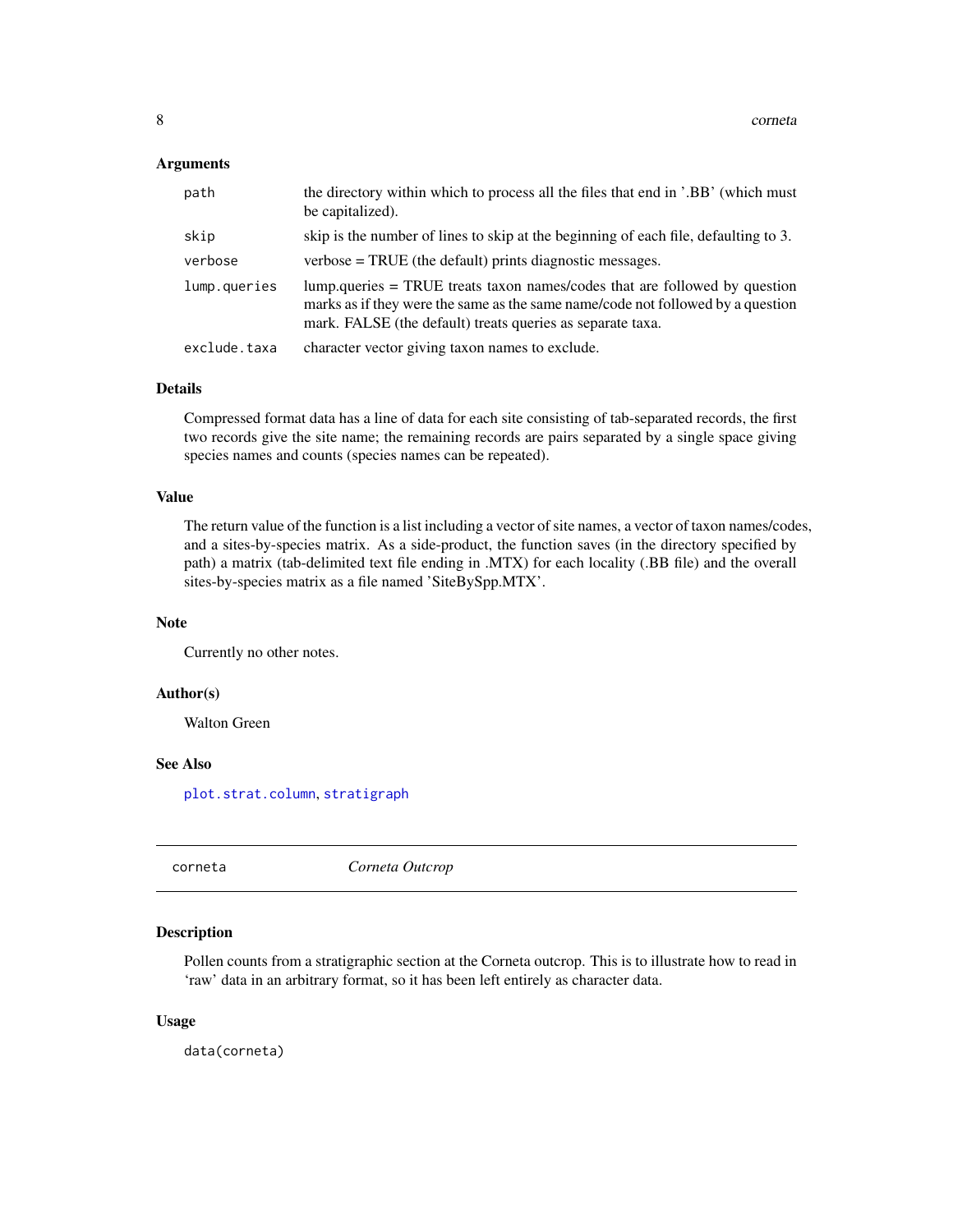<span id="page-8-0"></span>dloc and the state of the state of the state of the state of the state of the state of the state of the state of the state of the state of the state of the state of the state of the state of the state of the state of the s

# Format

A data frame with 13 observations (rows) of 169 variables (columns). The rows represent depths and the columns taxa.

# Details

Not yet available.

#### Source

Silane da Silva

#### Examples

data(corneta) str(corneta)

<span id="page-8-1"></span>dloc *Draws a line of correlation between two sections*

# <span id="page-8-2"></span>Description

Calculates and draws a line of correlation between two sections.

## Usage

```
dloc(x, y, weights = NULL, pin.ends = FALSE,method = 'genetic', end.segs = ceiling(length(x)/3),
     pop = 100, max.gen = 200, mut = 0.01,
     recomb = 'roulette', ext = 0.5, tol = 0.005,
     start = 'lm', verbose = 2, plot = 1)
dcloc(x, y, pins, weights = NULL,
     method = 'genetic', end.segs = 3,
     pop = 100, max.gen = 200, mut = 0.01,
     recomb = 'roulette', ext = 0.5, tol = 0.005,
     start = lm', verbose = 2, plot = 1)
```
# Arguments

|      | a vector of the depths of datums in the better ('reference') section           |
|------|--------------------------------------------------------------------------------|
|      | a vector of the depths of datums in the worse section.                         |
| pins | a vector of fixed points (marker beds) through which the LOC is constrained to |
|      | pass.                                                                          |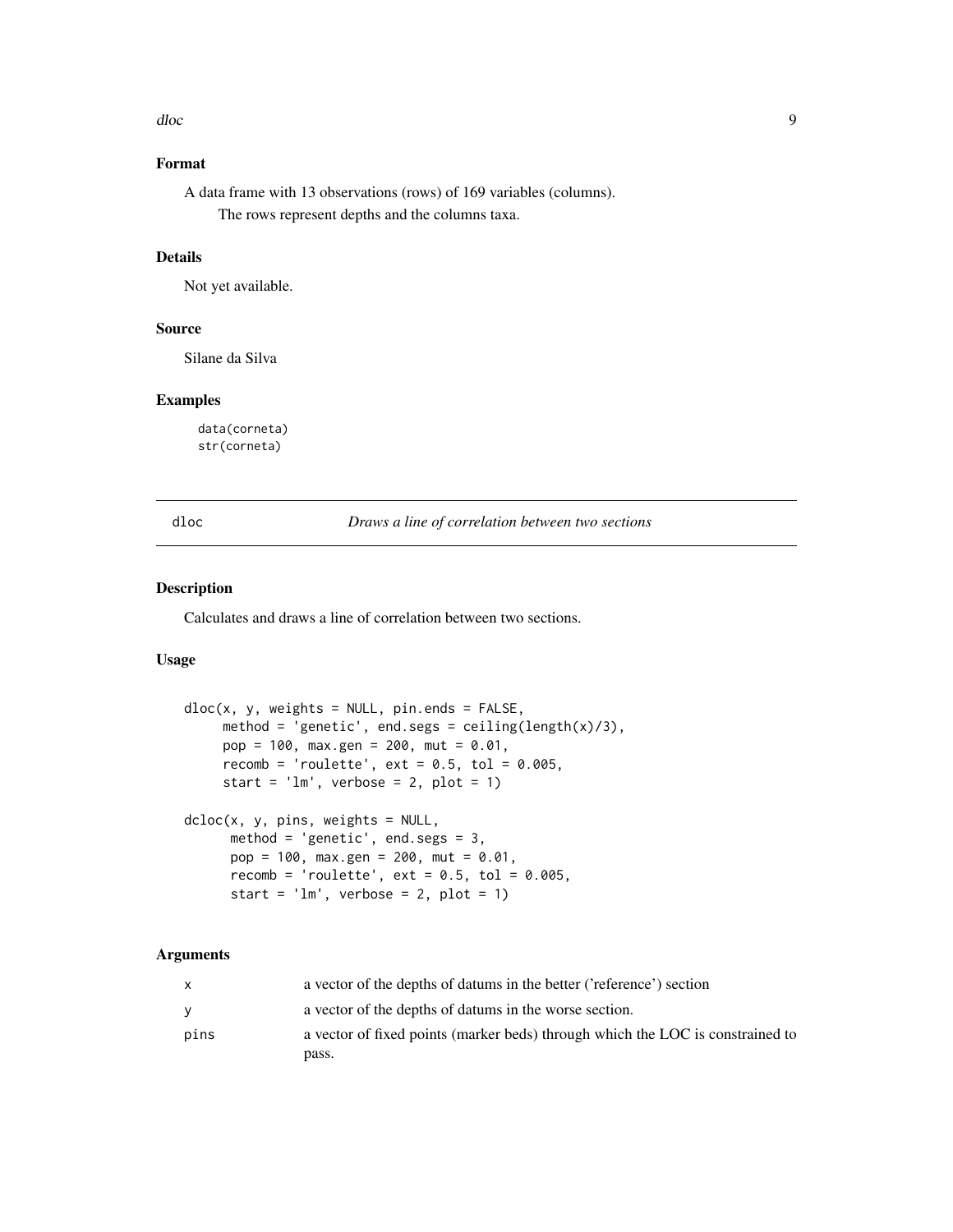<span id="page-9-0"></span>

| weights  | a vector of weights the same length as x and y for weighted least squares.                                                                                                                                       |
|----------|------------------------------------------------------------------------------------------------------------------------------------------------------------------------------------------------------------------|
| pin.ends | whether the ends should be pinned to (fixed at) the first and last points: TRUE<br>or 'both' fixes both top and bottom, 'top' and 'bottom' fix one or the other and<br>FALSE (the default) allows both to float. |
| method   | currently only 'genetic' supported.                                                                                                                                                                              |
| end.segs | the maximum number of line segments in the LOC to consider.                                                                                                                                                      |
| pop      | the population size of evolving LOCs.                                                                                                                                                                            |
| max.gen  | the maximum number of generations to evolve.                                                                                                                                                                     |
| mut      | mutation rate; the fraction of the the range of supplied values given to rnorm()<br>as standard deviation of the mutation of solutions each generation.                                                          |
| recomb   | type of recombination; in this case only 'roulette' is supported, producing 'fit-<br>ness proportionate selection'.                                                                                              |
| ext      | extinction rate; the proportion of solutions that go extinct each generation.                                                                                                                                    |
| tol      | a tolerance at which to stop evolving; not yet implemented.                                                                                                                                                      |
| start    | the solution from which to begin: either 'lm' for a least-squares linear model or<br>'uniform' for a random-uniform model.                                                                                       |
| verbose  | $0, 1, 2$ ; larger number gives more information.                                                                                                                                                                |
| plot     | $0, 1, 2$ ; larger number provides more plots.                                                                                                                                                                   |

#### Value

Returns a list of three things: locs, bestloc and bestsse. locs gives the ending population of LOCs; best loc gives the best LOC; and bestsse gives the sum of squared errors for the best LOC. Each of these has a length equal to the number of different numbers of segments considered, so if 1, 2, 3, 4, and 5-segment LOCs were considered, locs, bestloc and bestsse will each have length 5.

#### Author(s)

Walton Green

#### References

Zhang, T (2000) Artificial Intelligence Models for Quantitative Biostratigraphy. PhD. Dissertation, University of Illinois, Chicago.

Zhang, T. and R. Plotnick (2006) 'Graphic correlation using genetic algorithms' Mathematical Geology 38(7):781–800.

Miller, F.X., 1977 'The graphic correlation method in biostratigraphy' in Concepts and Methods in Biostratigraphy (Kauffman et al., eds.), pp. 165–186.

# See Also

[plot.strat.column](#page-16-1), [stratigraph](#page-1-1)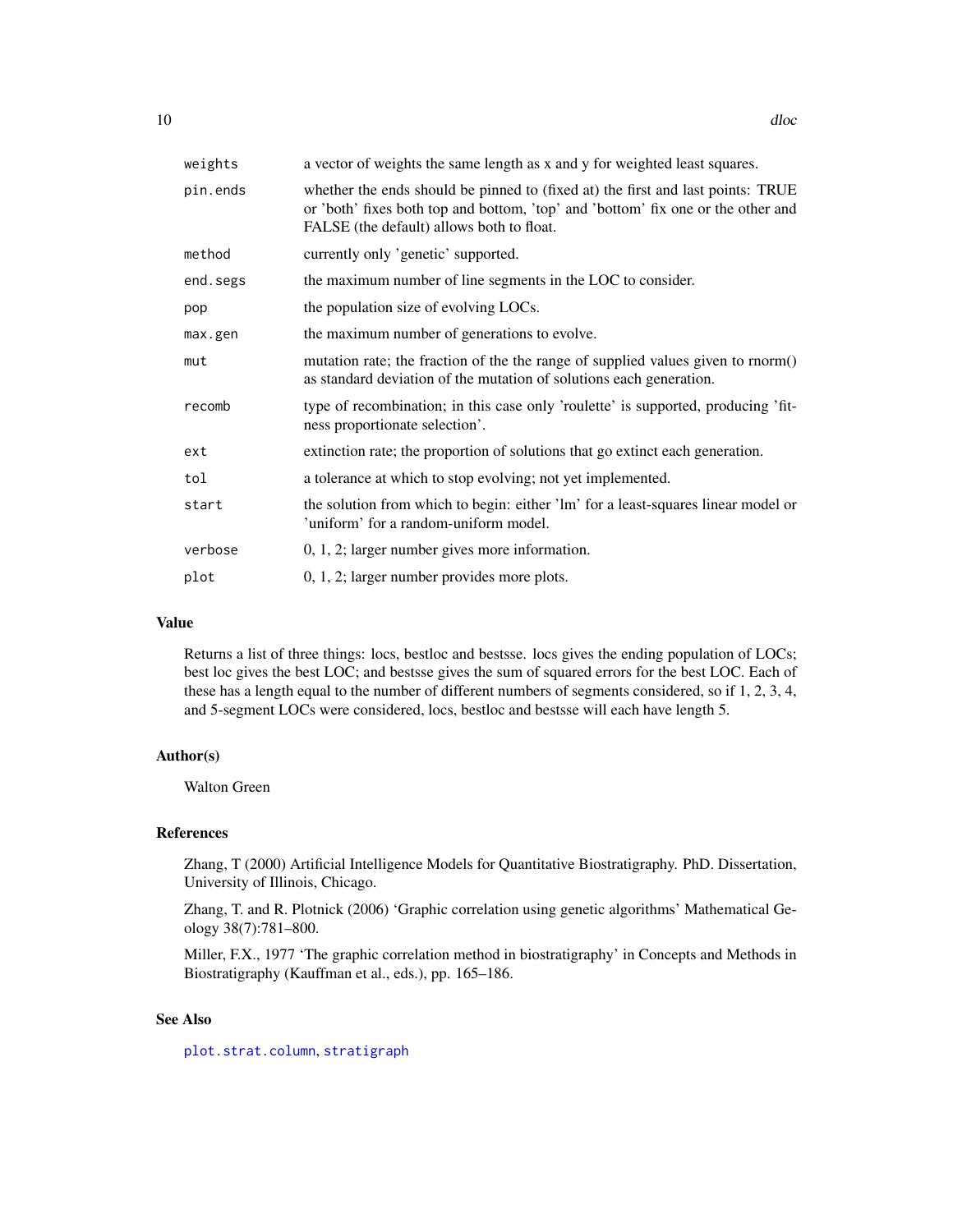#### <span id="page-10-0"></span>fill.ranges 11

# Examples

```
# simplest example
#x <- c(0,1,2,3,5,7,9,17,18,20) + rnorm(10)/5
#y <- c(0,1,2,4,4,4,4,8,9,10) + rnorm(10)/5
x <- c(0.103, 1.336, 2.036, 2.928, 5.123, 6.738,
       8.998,17.145,17.960,19.753)
y <- c(0.152, 0.855, 1.784, 4.072, 4.055, 3.992,
       4.336, 7.963, 9.238,10.162)
xy.loc \leftarrow dloc(x, y, end.segs = 3, pop = 10, max.gen = 10,start = 'uniform', plot = 2)
## Not run:
xy.loc \leq dloc(x, y, pin.ends = 'top', end.segs = 3,pop = 100, max.gen = 5, start = 'lm', plot = 1)
xy.loc \leq dloc(x, y)xy.close \leftarrow dclock(x, y, pins = list(x = c(5, 10), y = c(4, 6)),max.gen = 10
```
## End(Not run)

<span id="page-10-1"></span>fill.ranges *Fills in missing values in the ranges of taxa*

# Description

Given a matrix or object of type strat.column with missing values (coded as NA), fill.ranges replaces the missing values that are between first and last occurrences of each taxon (column) with zeros.

#### Usage

fill.ranges(x, out = 'internals',  $\ldots$ )

# Arguments

| X   | an object of class strat.column or a numerical matrix                                                                                                                                                                   |
|-----|-------------------------------------------------------------------------------------------------------------------------------------------------------------------------------------------------------------------------|
| out | internals' returns an index to the counts that are internal to ranges, 'min' re-<br>places these internals with the minimum non-zero counts in each taxon, 'pa'<br>returns a presence/absence matrix with ranges filled |
| .   | not currently used.                                                                                                                                                                                                     |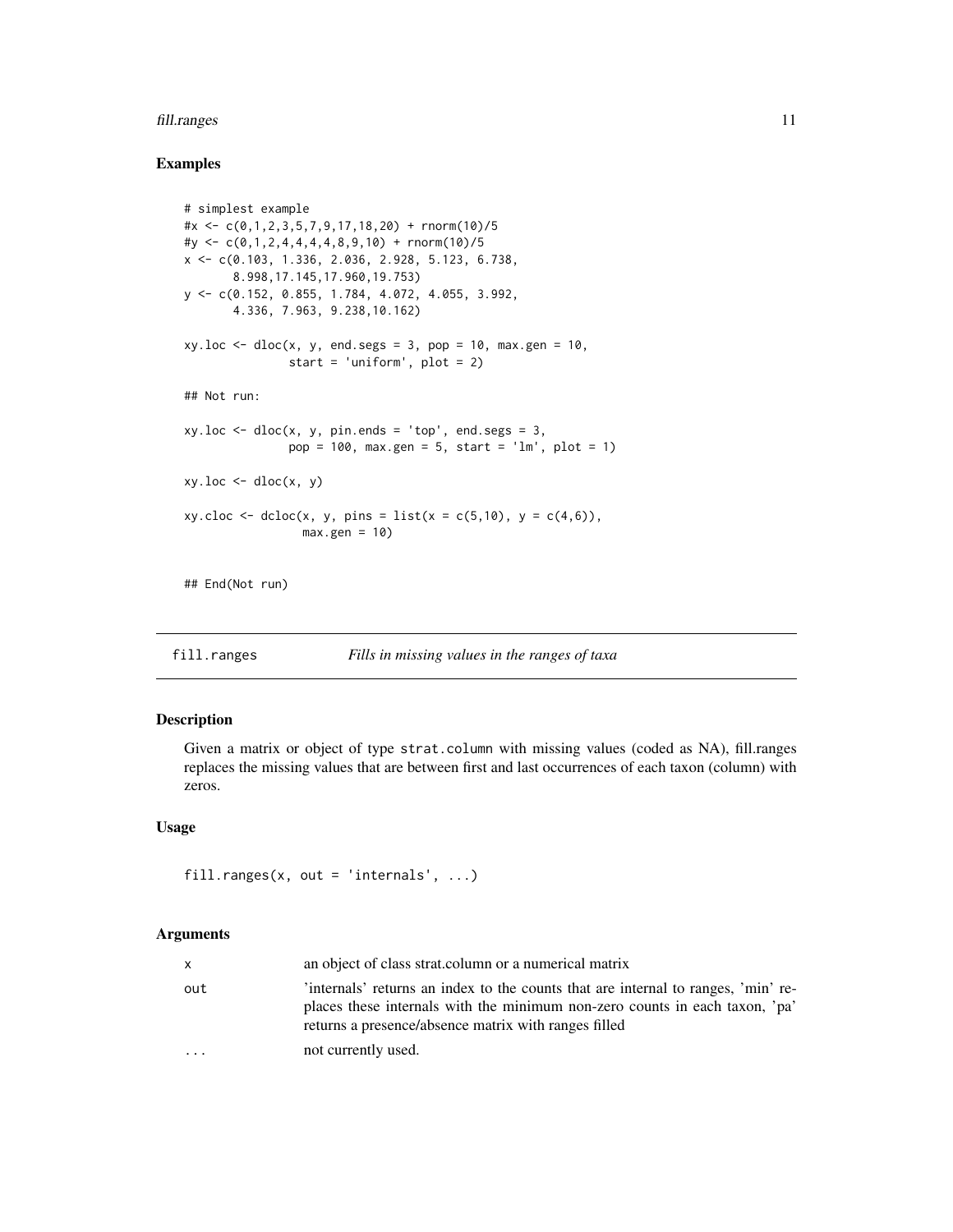# <span id="page-11-0"></span>Details

Any missing values (NAs) are converted to zeros before filling ranges.

#### Value

fill ranges returns the type of output that it was given as input to x: either a strat.column or a numeric matrix.

# Author(s)

Walton Green

# See Also

[plot.strat.column](#page-16-1), [stratigraph](#page-1-1)

#### Examples

##Need an example of data with missing values

<span id="page-11-1"></span>gluesheets *Glues tab-delimited spreadsheets together for further analysis*

#### Description

Glues tab-delimited spreadsheets of species (the columns) by stratigraphic depths (the rows) together in such a way that the output is correctly formatted for analysis of 'unitary associations' in the PAST software package.

#### Usage

gluesheets(PATH = NULL, out.file = 'fileout.txt')

# Arguments

| <b>PATH</b> | a string giving the file path to the directory in which the sheets to be glued |
|-------------|--------------------------------------------------------------------------------|
|             | together are located.                                                          |
| out.file    | the name of the file to which to write the output.                             |

# Details

Ask Silane da Silva....

#### Note

This is legacy code that will probably be removed soon....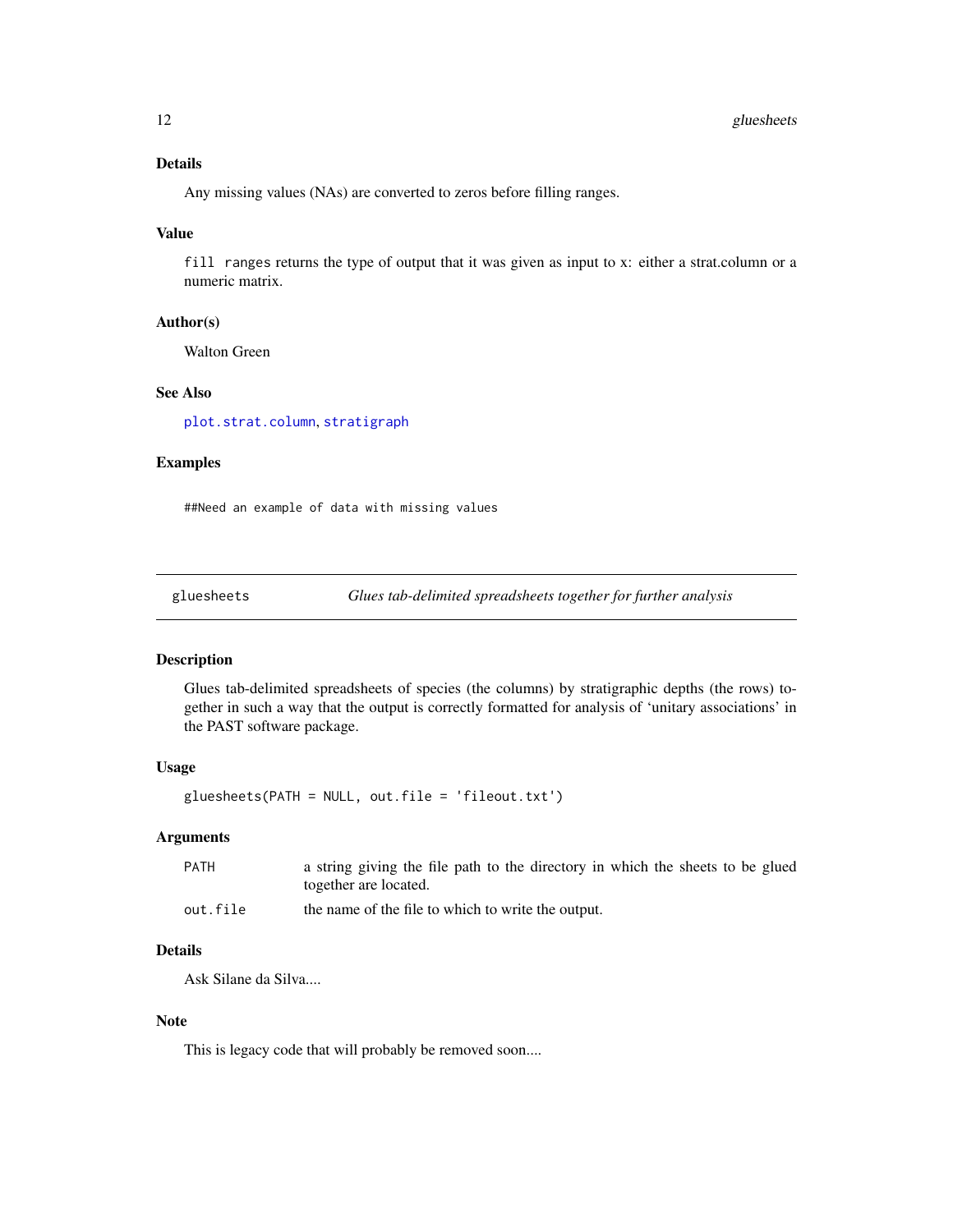# <span id="page-12-0"></span>grid.prop.plot 13

# Author(s)

Walton Green

# See Also

[plot.strat.column](#page-16-1)

# Examples

## No examples

grid.prop.plot *Plots proportions*

# Description

Plots a chart of proportional data (or another continuous variable) through time.

## Usage

 $grid.pop.plot(x, y = NULL,$ increasing.down = FALSE)

# Arguments

| x               | the matrix of data to be plotted as proportions; each column is a variable; each<br>row is a time (or depth). |
|-----------------|---------------------------------------------------------------------------------------------------------------|
| V               | a vector with length equal to the number of rows in x; if NULL, it will be<br>replaced by $1: nrow(x)$        |
| increasing.down |                                                                                                               |

FALSE (default) plots times (depths) increasing up from the bottom to the top of the plot.

# Value

Returns invisibly.

# Author(s)

Walton Green

# See Also

[plot.strat.column](#page-16-1), [rangechart](#page-20-1)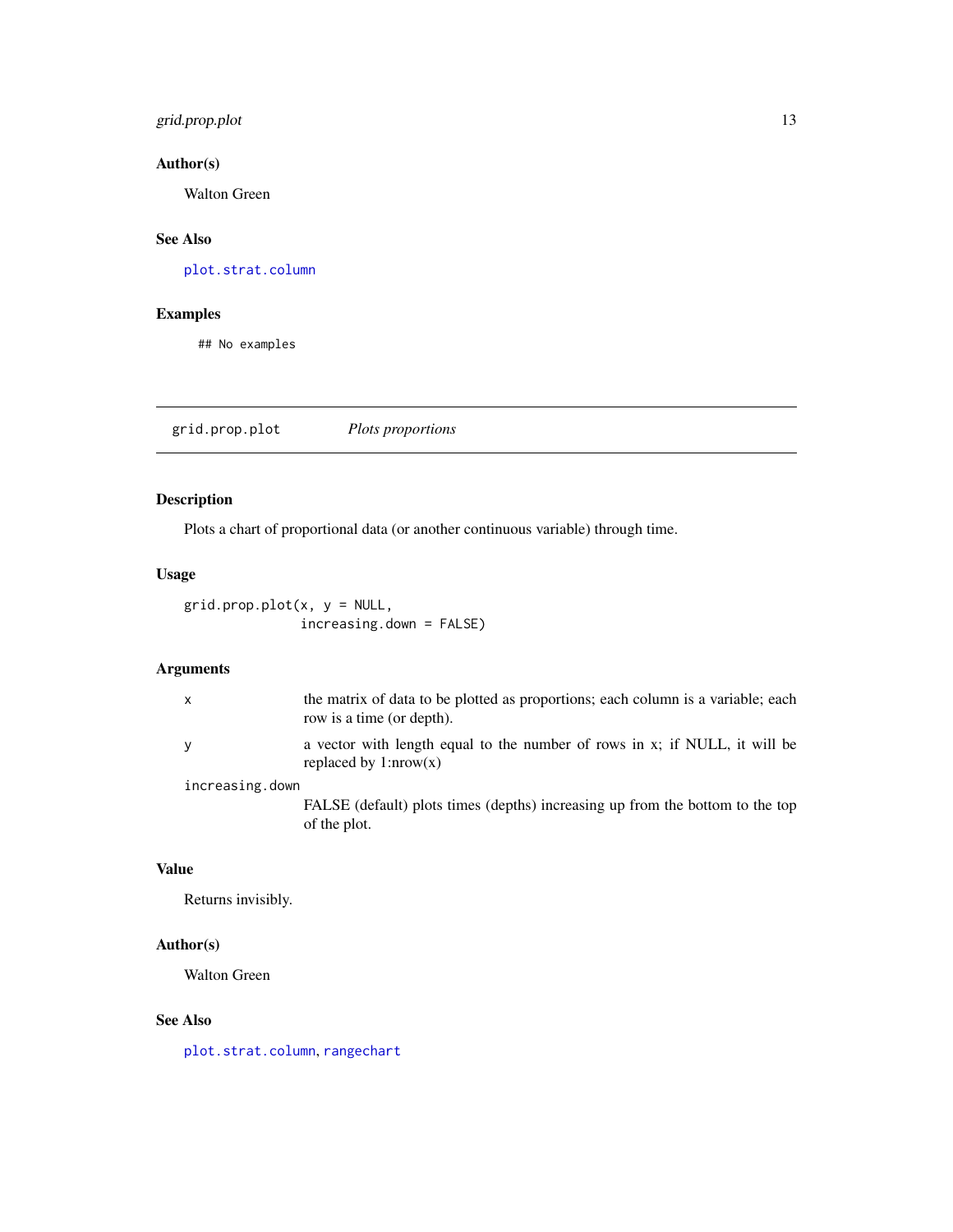#### Examples

```
xx \le matrix(sample(1:100), ncol = 4)
grid.prop.plot(xx)
grid.prop.plot(xx, c(1:10, 23, 24:35, 40, 42), increasing.down = FALSE)
```
<span id="page-13-1"></span>

mohawk *Mohawk Pond*

# Description

A pollen core from Mohawk Pond, Connecticut in the data structure produced by [readGPDascii](#page-22-2)

#### Usage

data(mohawk)

# Format

The output format is a data frame with columns:

| <b>Scounts</b>   | count matrix with species in columns, depths in rows                              |  |  |
|------------------|-----------------------------------------------------------------------------------|--|--|
|                  | num [1:50, 1:101] $0\,0\,0\,0\,0\,0\,0\,0\,1\,$                                   |  |  |
|                  | - attr( $*$ , "dimnames")=List of 2                                               |  |  |
|                  | $\ldots$ \$: chr [1:50] "10" "50" "85" "110"                                      |  |  |
|                  | \$ : chr [1:101] "Abi " "Ace.ne " "Ace.ru " "Ace.sc-t"                            |  |  |
| <b>Sdepths</b>   | num [1:50] 10 50 85 110 140 190 210 250 290 310                                   |  |  |
| \$sample.names   | chr $[1:50]$ " " " " " " "                                                        |  |  |
| \$absolute.ages  | num [1:50] 200 365 602 814 1103                                                   |  |  |
| <b>Staxa</b>     | $chr[1:101]$ "Abies" "Acer negundo" "Acer rubrum" "Acer saccharinum-type"         |  |  |
| \$short.names    | chr [1:101] "Abi " "Ace.ne " "Ace.ru " "Ace.sc-t"                                 |  |  |
| \$tax.cat        | Factor w/ 8 levels "-","A","B","F",: 2 2 2 2 2 2 2 2 2 2                          |  |  |
| <i>Smetadata</i> | chr $[1:75]$ " GPD ASCII Format" " 24 Apr 00" " Raw Counts - All Pollen Types" "" |  |  |

#### Source

ftp://ftp.ncdc.noaa.gov/pub/data/paleo/pollen/asciifiles/fossil/ascfiles/gpd/mohawk.txt

#### References

Steventon, R.L., and J.E. Kutzbach. 1983. University of Wisconsin radiocarbon dates XX. Radiocarbon 25:152-168.

Steventon, R.L., and J.E. Kutzbach. 1986. University of Wisconsin radiocarbon dates XXIII. Radiocarbon 28:1206-1223.

Gaudreau, D.C. 1986. Late-Quaternary vegetational history of the northeast: paleoecological implications of topographic patterns in pollen distributions. Dissertation. Yale University, New Haven,

<span id="page-13-0"></span>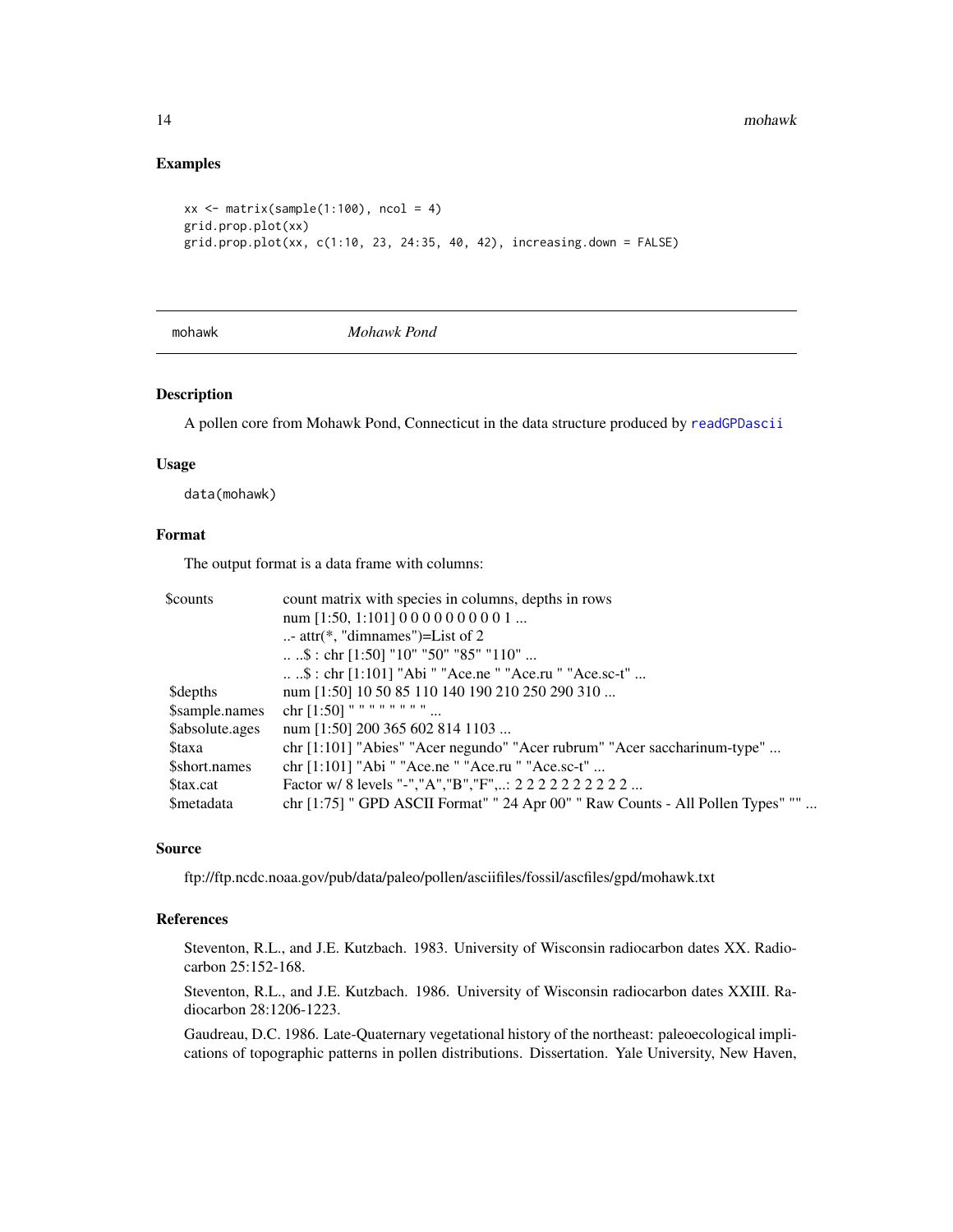#### <span id="page-14-0"></span>nonuser and the contract of the contract of the contract of the contract of the contract of the contract of the contract of the contract of the contract of the contract of the contract of the contract of the contract of th

Connecticut, USA.

Steventon, R.L., and J.E. Kutzbach. 1984. University of Wisconsin radiocarbon dates XXI. Radiocarbon 26:135-147.

#### Examples

data(mohawk) str(mohawk)

nonuser *Non user-level subroutines*

#### Description

Subroutines called by other functions; none are intended to be called directly by the user.

#### Author(s)

Walton Green

#### See Also

[plot.strat.column](#page-16-1), [stratigraph](#page-1-1)

<span id="page-14-1"></span>oe.rates *Returns origination and extinction rates*

# Description

Returns the origination and extinctions rates of taxa in a stratigraphic column.

# Usage

oe.rates(x, depths = NULL, breaks = NULL, per.capita =  $FALSE, remove. below = 1, ...$ 

# Arguments

| X            | an object of class strat.column.                                                                                 |
|--------------|------------------------------------------------------------------------------------------------------------------|
| depths       | depths, if different from those provided in x.                                                                   |
| breaks       | breaks from which to calculate interpolated rates.                                                               |
| per.capita   | logical. Whether the origination and extinction rates should be given as fractions<br>of the standing diversity. |
| remove.below | remove species that occur only this number or fewer levels.                                                      |
| $\cdots$     | not currently used.                                                                                              |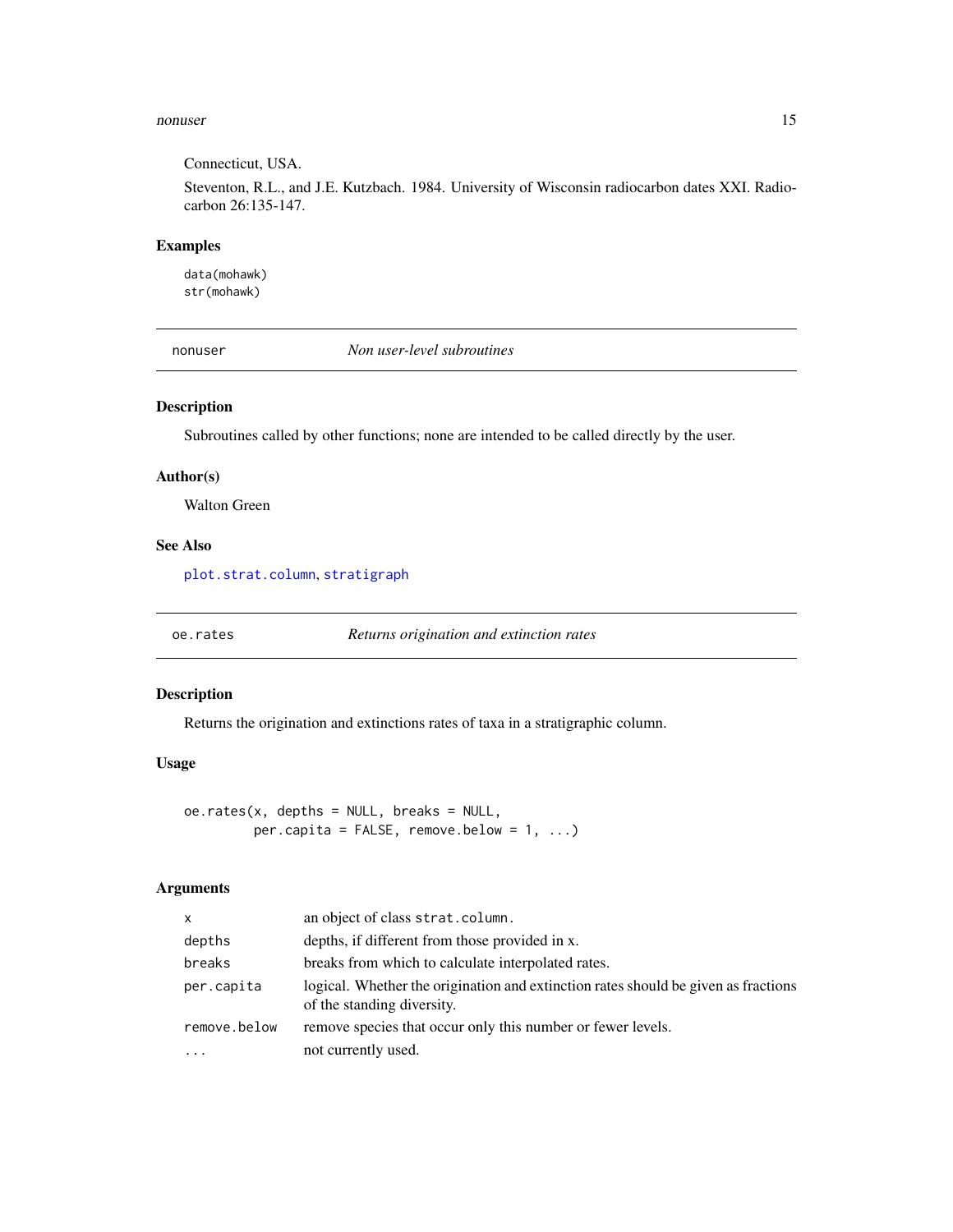# <span id="page-15-0"></span>Details

If depths is provided, it will clobber x\$depths, should x\$depths exist.

#### Value

oe.rates returns a list of \$basic, which is a data frame with columns stand.div, orig and ext giving standing diversity, origination and extinction rates at the sampled depths/times; \$bx, which are the boundary crossers at each sampled depth/time; \$intervals, which gives the lengths of each interval (in depth or time); and \$interpol, which gives interpolated rates per time as calculated by Foote(2000b).

#### Author(s)

Walton Green

#### References

Foote, M. (2000a) 'Origination and Extinction Components of Taxonomic Diversity: Paleozoic and Post-Paleozoic Dynamics' Paleobiology 26(4):578–605.

Foote, M. (2000b) 'Origination and extinction components of taxonomic diversity: general problems' Paleobiology 26 (supplement to No. 4):74–102.

# See Also

[plot.strat.column](#page-16-1), [stratigraph](#page-1-1)

#### Examples

```
data(sI)
sc \le sI[,-1]
rownames(sc) \leq sI[,1]
sc \leftarrow sc[-c(3, 6, 10, 11, 12)]oe.rates(sc, depths = sl[,1])
data(mohawk)
oe.rates(mohawk)
oe.rates(as.strat.column(mohawk))
oe.rates(as.strat.column(mohawk), remove.below = 2)
oe.rates(as.strat.column(mohawk), breaks = seq(0, 1500, by = 50))
```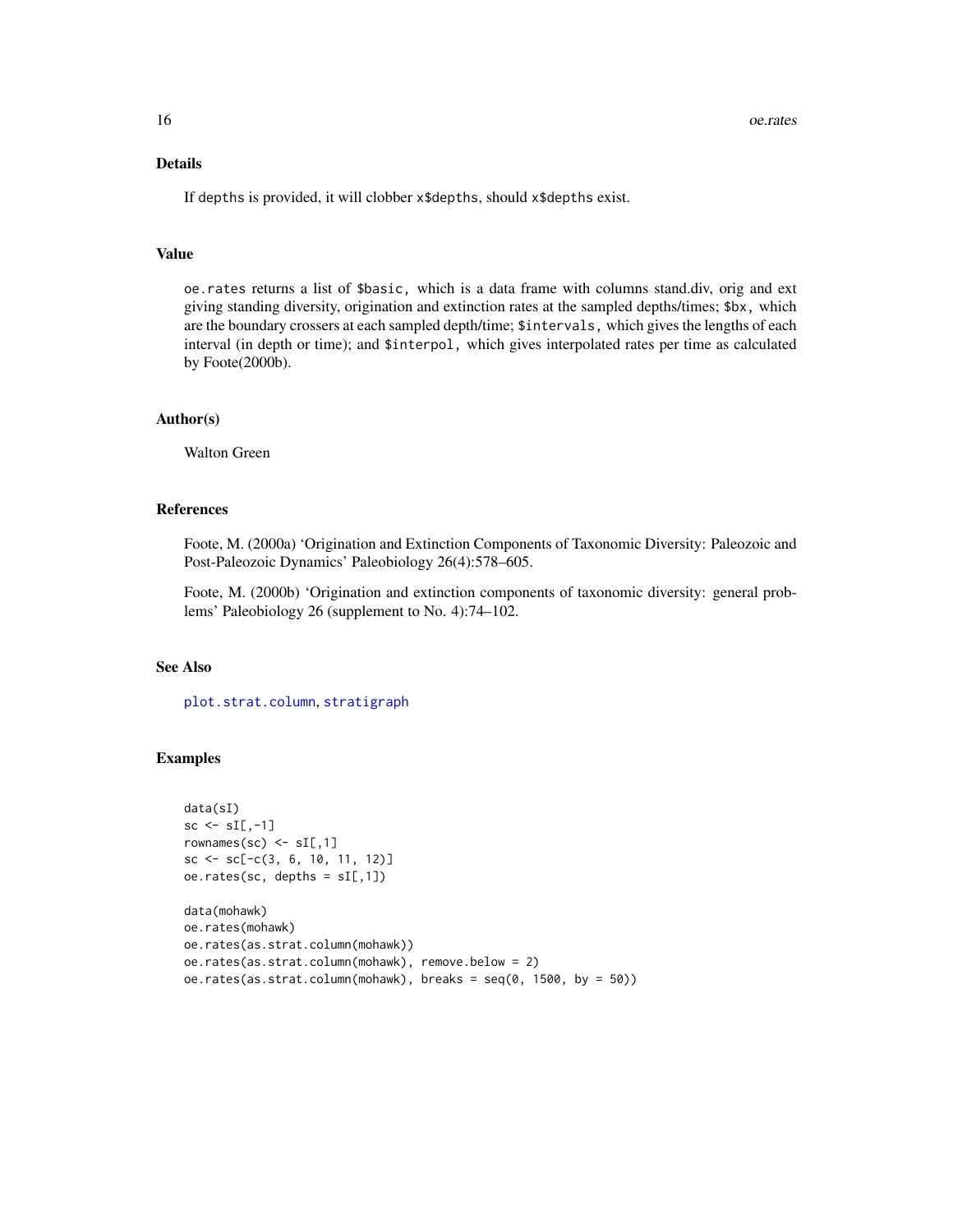<span id="page-16-2"></span><span id="page-16-0"></span>

#### <span id="page-16-3"></span>Description

Three very simple example sections used as examples by Edwards (1984).

#### Usage

data(plain)

# Format

Data frames with taxa in columns (except the first column, which has the depth of each sample) and samples in rows.

#### Source

Edwards, L. E. (1984) Insights on why graphic correlation (Shaw's Method) works. Journal of Geology 92:583–597.

# Examples

data(plain) str(plain)

<span id="page-16-1"></span>plot.strat.column *Plots (bio)stratigraphic data*

# Description

Plots abundance (or range or relative abundance) diagrams of stratigraphic data, e.g. 'pollen diagrams'.

#### Usage

```
## S3 method for class 'strat.column'
plot(x = NULL,counts = NULL,depths = NULL,
  at.depths = NULL,
  sample.labels = NULL,
  taxa = NULL,short.names = NULL,
  higher.grp = NULL,
  tax.cat = NULL,
```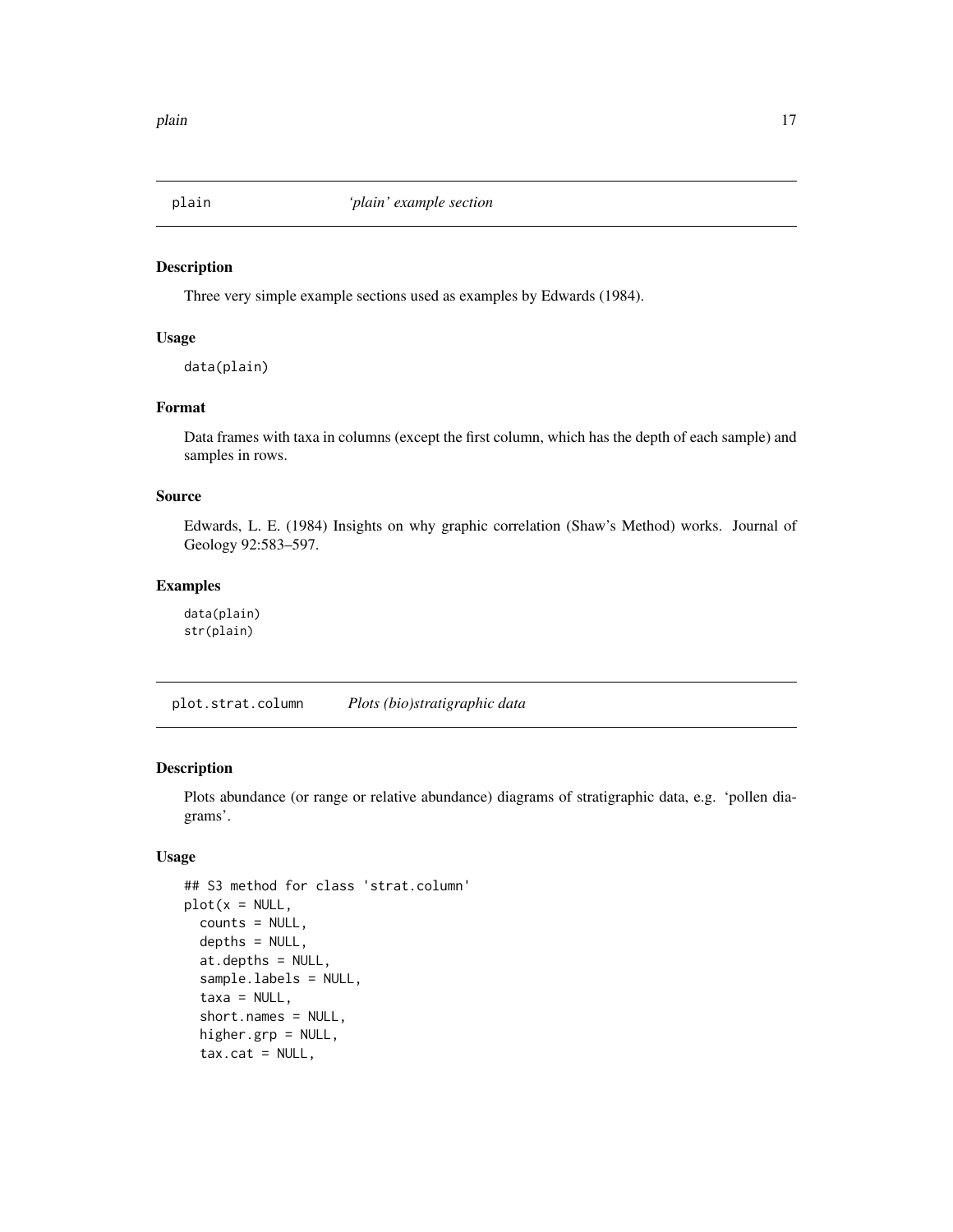```
metadata = NULL,
prop.cutoff = NULL,
cols = c('depths', 'tick', 'samples', 'tick',
         'blank', 'data', 'tick', 'depths', 'totals'),
colwidths = NULL,
output.size = NULL,
output.file = NULL,
style = 'mountains',
reorder = NULL,
outer.margins = list(bottom = unit(1, "lines"),
                     left = unit(1, 'lines'),top = unit(1, 'lines'),right = unit(1, 'lines'')),
fontsize = 9,
width.multiplier = 2,
height.increment = 0.25, # inches per stratigraphic level
fill.cols = NULL,
line.cols = NULL,
box.pars = NULL,
proportional = FALSE,
use.color = TRUE,
bottom.axis = TRUE,
count.label = TRUE,
sample.totals = TRUE,
sample.category.totals = FALSE,
sample.nos = TRUE,
show.taxon.count.totals = TRUE,
plot.depths.increasing.down = TRUE,
debug = FALSE,...)
```
# Arguments

| $\mathsf{x}$  | an object of class strat. column to be plotted.                                                                                                                                   |  |
|---------------|-----------------------------------------------------------------------------------------------------------------------------------------------------------------------------------|--|
| counts        | a data frame or matrix of counts or a string giving the path to a comma separated<br>flat text file in the proper form to be read in by read, csv to a data frame and<br>plotted. |  |
| depths        | a vector of depths the same length as the number of rows in counts.                                                                                                               |  |
| at.depths     | a vector of depths at which to draw axis ticks.                                                                                                                                   |  |
| sample.labels | a character vector of labels, the same length as the number of rows in counts,<br>with which to label the samples.                                                                |  |
| taxa          | taxon names.                                                                                                                                                                      |  |

<span id="page-17-0"></span>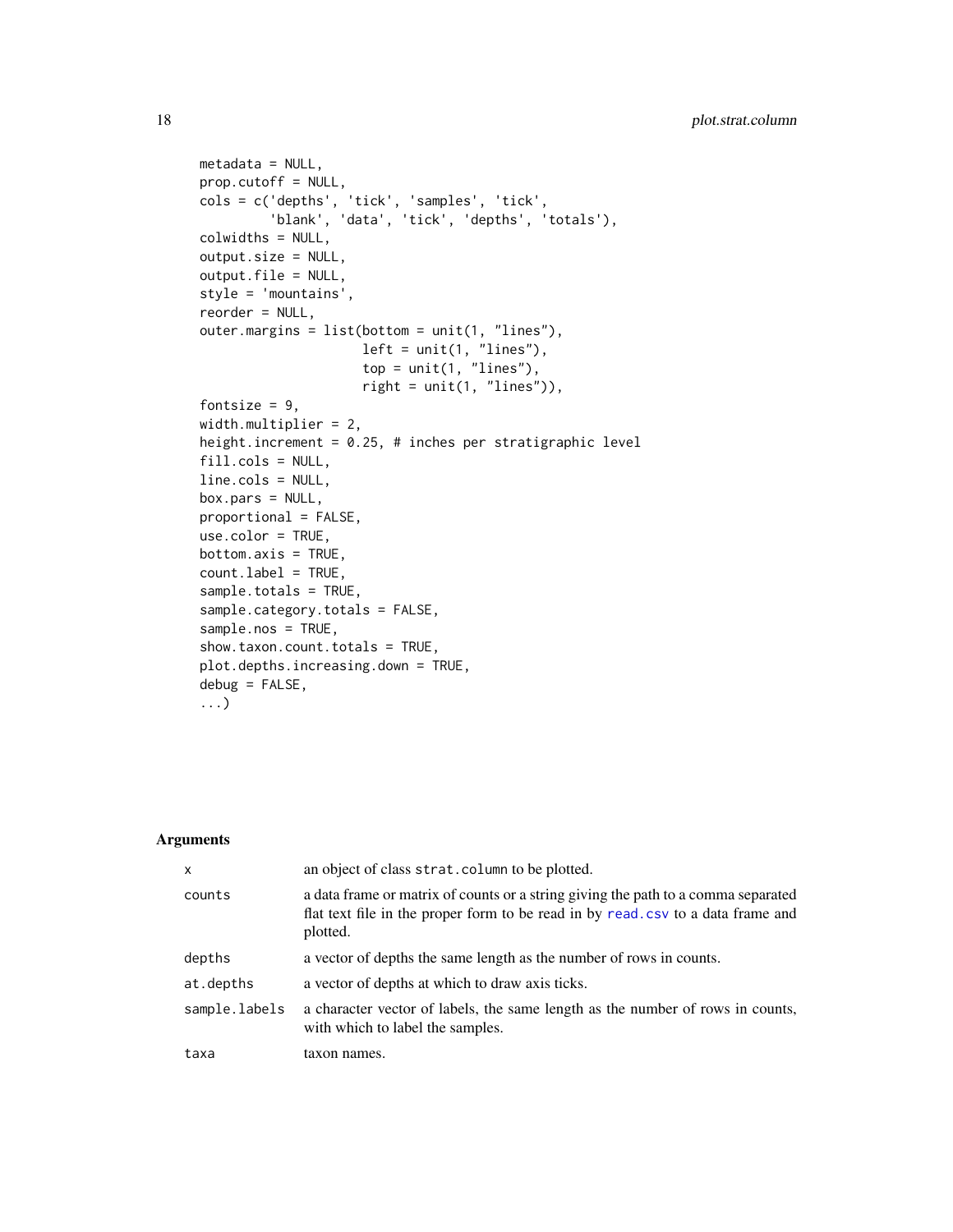| short.names                  | abbreviated taxon names.                                                                                                                                                                           |  |
|------------------------------|----------------------------------------------------------------------------------------------------------------------------------------------------------------------------------------------------|--|
| higher.grp                   | a higher taxonomic group for each taxon, empty by default (Factor taking levels:<br>???).                                                                                                          |  |
| tax.cat                      | a category or label for each taxon, empty by default (Factor taking levels: ???).                                                                                                                  |  |
| metadata                     | a list including any or all of the following named values: SiteName, Latitude,<br>Longitude, Country, Location, SiteType, Interval, Scale, PlotDate, Contact, Pub-<br>lications, Notes.            |  |
| prop.cutoff                  | defaults to NULL (no effect); otherwise a proportion such that taxa are removed<br>if they account for less than the given proportion of total counts.                                             |  |
| cols                         | a vector of strings chosen from 'depths', 'tick', 'samples', 'totals', and 'blank'<br>describing the columns that will be plotted to the left of the data columns in the<br>plot.                  |  |
| colwidths                    | a vector of units the same length as cols giving the widths of the columns.                                                                                                                        |  |
| output.size                  | a 2-vector giving the width and height (in that order) of the final output size of<br>the plot in inches. If NULL (the default) the size is calculatd by the number of<br>taxa in the data matrix. |  |
| output.file                  | a string giving the path and filename to which to save the plot. If NULL (the<br>default), the plot is produced in the active graphics device.                                                     |  |
| style                        | 'mountains' and 'bars' currently available.                                                                                                                                                        |  |
| reorder                      | a vector to reorder the taxa. Ignored if NULL(default). If a string of length 1,<br>invokes special options 'fad.by.category', 'lad.by.category', and 'by.count'                                   |  |
| outer.margins                | a list of length four with the named values bottom, left, top and right, each of<br>with is a unit and gives the appropriate outer margin.                                                         |  |
| fontsize<br>width.multiplier | the basic font size of taxa names.                                                                                                                                                                 |  |
|                              | multiplier for calculating the final width of the plot; it is the times larger than<br>the base column width of the widest column. Ignored if output.size is specified.                            |  |
| height.increment             |                                                                                                                                                                                                    |  |
|                              | the height increment allowed for each stratigraphic level when calculating the<br>final height of the plot. Ignored if output size is specified.                                                   |  |
| fill.cols                    | a vector of colors the same length as the number of taxa with which to fill the<br>profiles.                                                                                                       |  |
| line.cols                    | a vector of colors the same length as the number of taxa with which to draw the<br>outline of the profiles.                                                                                        |  |
| box.pars                     | a list of gpar() objects for passing graphics parameters to the various boxes in<br>the plot.                                                                                                      |  |
| proportional                 | <b>FALSE</b>                                                                                                                                                                                       |  |
| use.color                    | <b>TRUE</b>                                                                                                                                                                                        |  |
| bottom.axis                  | <b>TRUE</b>                                                                                                                                                                                        |  |
| count.label                  | <b>TRUE</b>                                                                                                                                                                                        |  |
| sample.totals                | TRUE (default) plots total abundance of counted specimens (in each level/sample)<br>through the section. FALSE suppresses this feature.                                                            |  |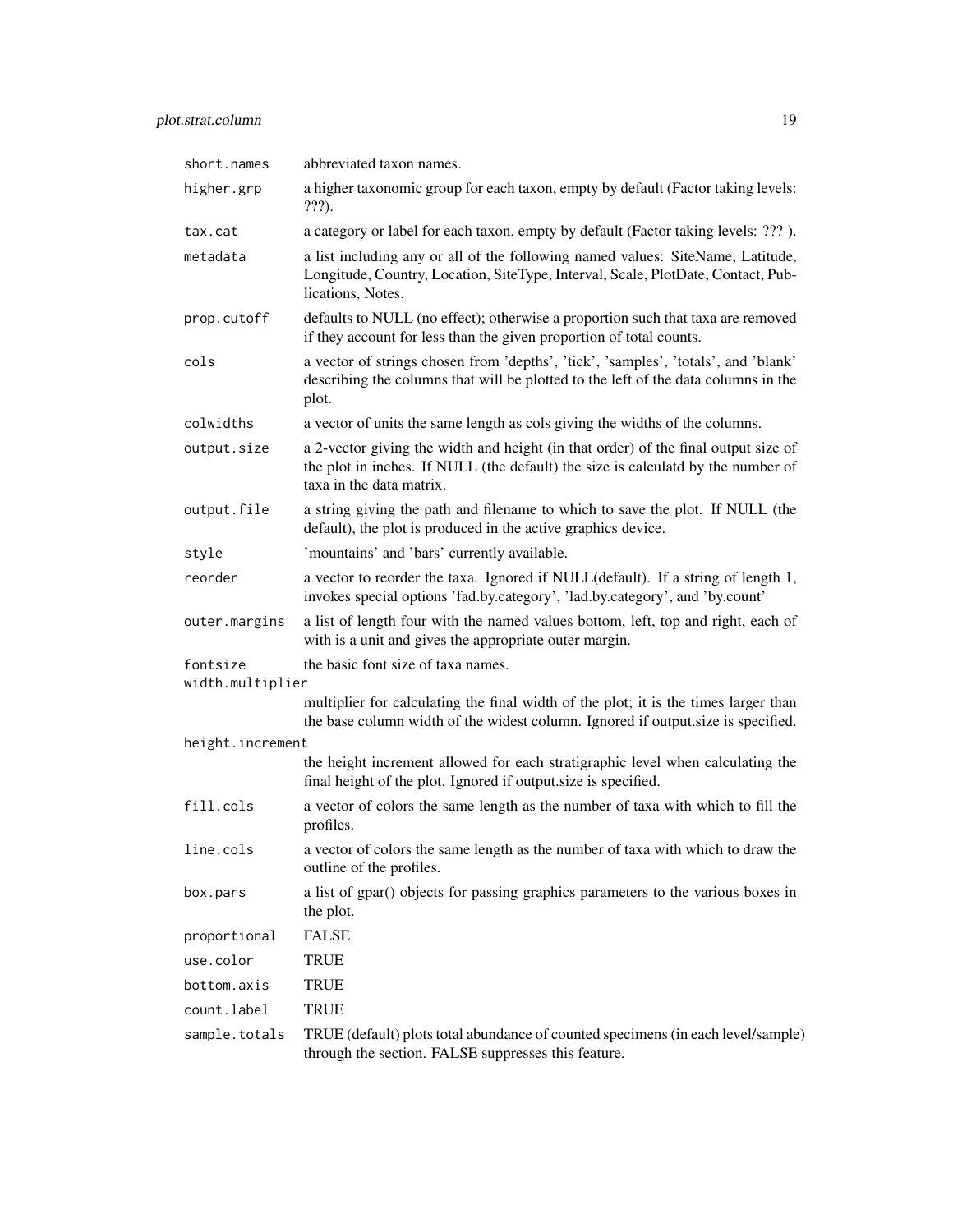<span id="page-19-0"></span>

| sample.category.totals      |                                                                                                                                    |  |
|-----------------------------|------------------------------------------------------------------------------------------------------------------------------------|--|
|                             | TRUE plots total abundances of each group of taxa (as grouped by 'category');<br>defaults to FALSE, in which case nothing is done. |  |
| sample.nos                  | TRUE (default) prints sample numbers as well as depths. FALSE suppresses<br>this feature.                                          |  |
| show.taxon.count.totals     |                                                                                                                                    |  |
|                             | TRUE (default) prints total counts in each taxon; FALSE suppresses this feature.                                                   |  |
| plot.depths.increasing.down |                                                                                                                                    |  |
|                             | TRUE (default) plots depths increasing from the top to the bottom of the plot.                                                     |  |
| debug                       | TRUE (default) prints debugging information.                                                                                       |  |
| $\ddots$                    | arguments passed through to lower level plotting functions.                                                                        |  |
|                             |                                                                                                                                    |  |

## Details

Note that the way plot.strat.column is now set up, it returns an error if too small a fixed output.size is specified for a plot of more than 30 taxa or if no fixed size is specified for a plot of fewer than 30 taxa.

# Value

Returns invisibly.

# Note

The output of this function will almost always need to be modified slightly in a vector drawing program like Inkscape or Adobe Illustrator before publication.

# Author(s)

Walton Green

#### See Also

[strat.column](#page-25-1)

# Examples

```
## Examples
```

```
data(plain)
plot.strat.column(counts = plain[,2:4], depths = plain[,1],
         tax.cat = as.factor(c(1,2,1)), output.size = c(4,4),
         reorder = 'lad.by.category')
# Note there is a bug in this: the category vector needs to be reordered too
## Not run:
data(cerrejon)
cerrejon.counts <- t(cerrejon[-(1:2),])
```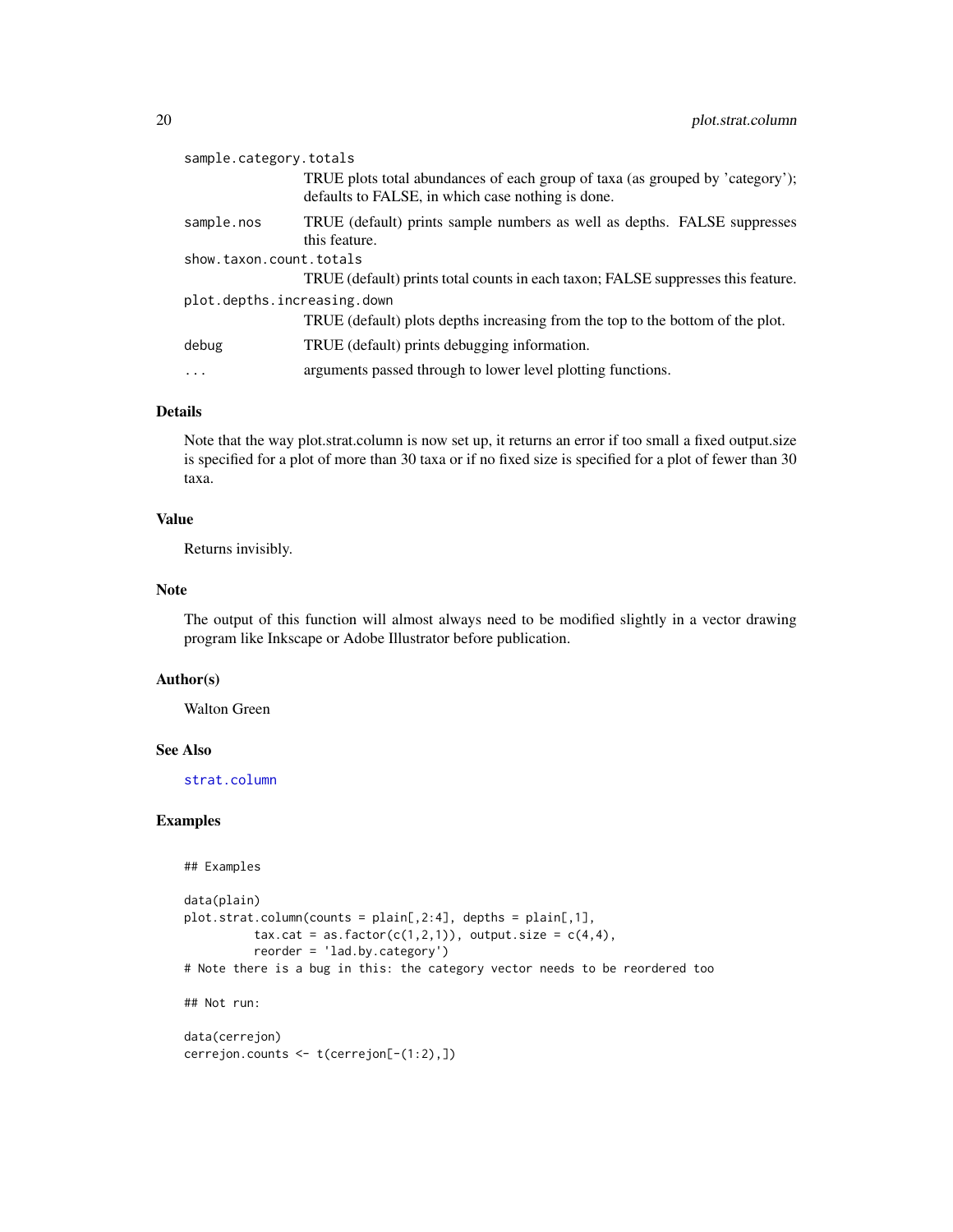#### <span id="page-20-0"></span>rangechart 21 and 22 and 22 and 22 and 22 and 22 and 22 and 23 and 23 and 23 and 23 and 24 and 25 and 25 and 25

```
cerrejon.counts <- apply(cerrejon.counts, 2, as.numeric)
row.names(cerrejon.counts) <- names(cerrejon)
cerrejon.depths <- names(cerrejon)
cerrejon.depths <- as.numeric(gsub('X', '', cerrejon.depths, perl = TRUE))
cerrejon.samp.names <- cerrejon[1,]
cerrejon.lith <- as.factor(as.character(cerrejon[2,]))
plot.strat.column(counts = cerrejon.counts, depths = cerrejon.depths,
          output.file = 'cerrejon.pdf')
data(corneta)
corneta.counts <- corneta[-1,-(1:2)]
corneta.counts <- corneta.counts[,-(ncol(corneta.counts))]
corneta.counts <- apply(corneta.counts, 2, as.numeric)
corneta.depths <- row.names(corneta)[-1]
corneta.samp.names <- corneta$label[-1]
corneta.tax.cat <- as.factor(as.character(corneta[1,-(1:2)]))
corneta.tax.cat <- corneta.tax.cat[1:(length(corneta.tax.cat)-1)]
plot.strat.column(counts = corneta.counts, depths = corneta.depths,
          tax.cat = corneta.tax.cat, output.file = 'corneta.pdf',
          reorder = 'lad.by.category')
## Coloring the different categories....
data(mohawk)
plot.strat.column(counts = mohawk$counts, depths = mohawk$depths,
          tax.cat = mohawk$tax.cat, reorder = 'lad.by.category',
          output.file = 'mohawk.pdf',
          fill.cols = as.numeric(mohawk$tax.cat))
```
## End(Not run)

<span id="page-20-1"></span>rangechart *Plots a range chart*

#### Description

Plots a range chart of stratigraphic data.

#### Usage

```
rangechart(x = NULL,counts = NULL,
            depths = NULL,
            sample.labels = NULL,
            taxa = NULL,
            short.names = NULL,
            higher.grp = NULL,
            tax.cat = NULL,
```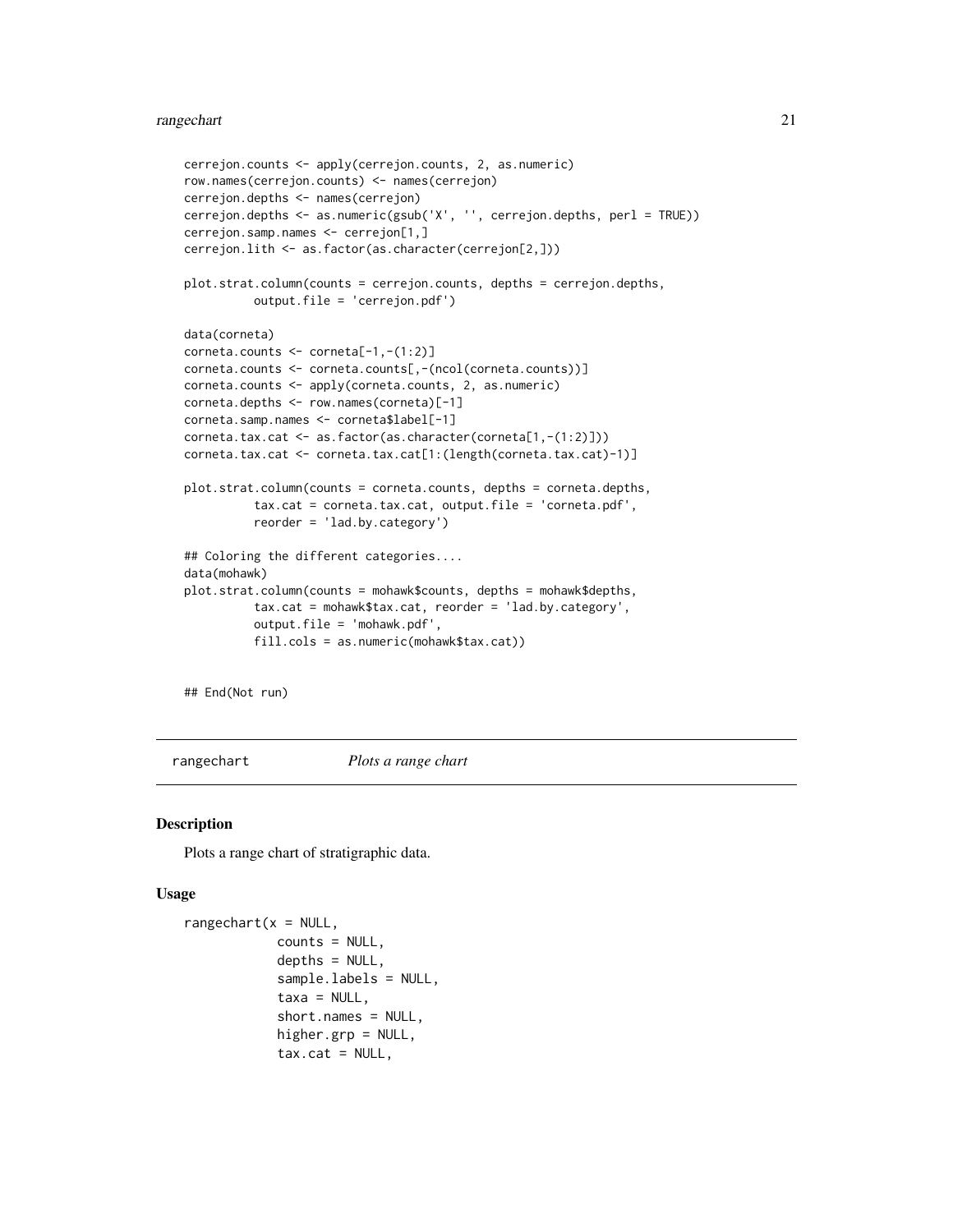```
reorder = NULL,
plot.points = FALSE,
plot.depths.increasing.down = TRUE,
11wd = 2,
cex.xaxis = 0.5,
cex.yaxis = 1,...)
```
# Arguments

| x                           | an object of class strat.column to be plotted.                                                                                                                                     |  |
|-----------------------------|------------------------------------------------------------------------------------------------------------------------------------------------------------------------------------|--|
| counts                      | a data frame or matrix of counts or a string giving the path to a comma separated<br>flat text file in the proper form to be read in by read.csv() to a data frame and<br>plotted. |  |
| depths                      | a vector of depths the same length as the number of rows in counts.                                                                                                                |  |
| sample.labels               | a character vector of labels, the same length as the number of rows in counts,<br>with which to label the samples.                                                                 |  |
| taxa                        | taxon names.                                                                                                                                                                       |  |
| short.names                 | abbreviated taxon names.                                                                                                                                                           |  |
| higher.grp                  | a higher taxonomic group for each taxon, empty by default (Factor taking levels:<br>???).                                                                                          |  |
| tax.cat                     | a category or label for each taxon, empty by default (Factor taking levels: ???).                                                                                                  |  |
| reorder                     | a vector to reorder the taxa. Ignored if NULL(default). If a string of length 1,<br>invokes special options 'fad.by.category', 'lad.by.category', and 'by.count'                   |  |
| plot.points                 | FALSE (default) plots actual occurrences as points when TRUE.                                                                                                                      |  |
| plot.depths.increasing.down |                                                                                                                                                                                    |  |
|                             | TRUE (default) plots depths increasing from the top to the bottom of the plot.                                                                                                     |  |
| llwd                        | line width of the range bars, defaulting to 2. Compare par( $lwd = 2$ ); passed to<br>$segments()$ .                                                                               |  |
| cex.xaxis                   | character expansion applied to x-axis labels, defaulting to 0.5. Compare par(cex.axis<br>$= 0.5$ ; passed to axis(1, ).                                                            |  |
| cex.yaxis                   | character expansion applied to y-axis labels, defaulting to 1. Compare par(cex.axis<br>$= 1$ ; passed to axis(2, ).                                                                |  |
| $\cdots$                    | arguments passed through to lower level plotting functions.                                                                                                                        |  |

# Value

Returns invisibly.

# Author(s)

Walton Green

#### See Also

[strat.column](#page-25-1)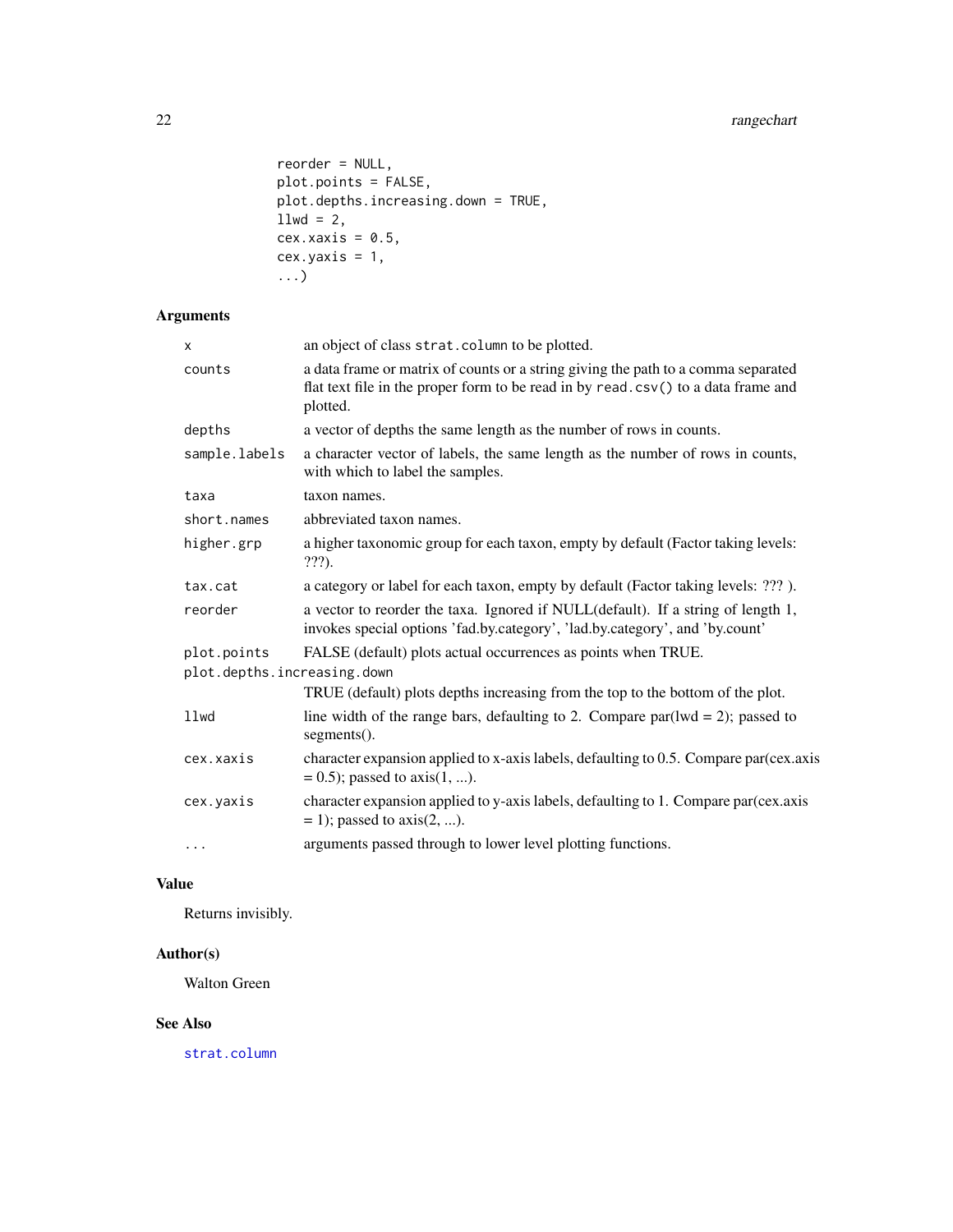# <span id="page-22-0"></span>readGPDascii 23

#### Examples

## Examples

```
#data(cerrejon)
#cerrejon.counts <- t(cerrejon[-(1:2),])
#cerrejon.counts <- apply(cerrejon.counts, 2, as.numeric)
#row.names(cerrejon.counts) <- names(cerrejon)
#cerrejon.depths <- names(cerrejon)
#cerrejon.depths <- as.numeric(gsub('X', '', cerrejon.depths, perl = TRUE))
#cerrejon.samp.names <- cerrejon[1,]
#cerrejon.lith <- as.factor(as.character(cerrejon[2,]))
#rangechart(counts = cerrejon.counts, depths = cerrejon.depths)
data(corneta)
corneta.counts <- corneta[-1,-(1:2)]
corneta.counts <- corneta.counts[,-(ncol(corneta.counts))]
corneta.counts <- apply(corneta.counts, 2, as.numeric)
corneta.depths <- row.names(corneta)[-1]
corneta.samp.names <- corneta$label[-1]
corneta.tax.cat <- as.factor(as.character(corneta[1,-(1:2)]))
corneta.tax.cat <- corneta.tax.cat[1:(length(corneta.tax.cat)-1)]
rangechart(counts = corneta.counts, depths = corneta.depths,
          tax.cat = corneta.tax.cat,
         reorder = 'lad.by.category')
data(plain)
rangechart(counts = plain[,2:4], depths = plain[,1],tax.cat = as.factor(c(1,2,1)),reorder = 'lad.by.category')
data(rogerslk)
rangechart(as.strat.column(rogerslk), reorder = 'fad', pch = 20)
## Coloring the different categories....
data(mohawk)
rangechart(counts = mohawk$counts, depths = mohawk$depths,
          tax.cat = mohawk$tax.cat, reorder = 'lad.by.category')
```
<span id="page-22-2"></span>readGPDascii *Reads GPD ascii files*

# <span id="page-22-1"></span>**Description**

Reads ascii files written in the Global Pollen Database ascii format.

#### Usage

```
readGPDascii(x)
readTilia(...)
```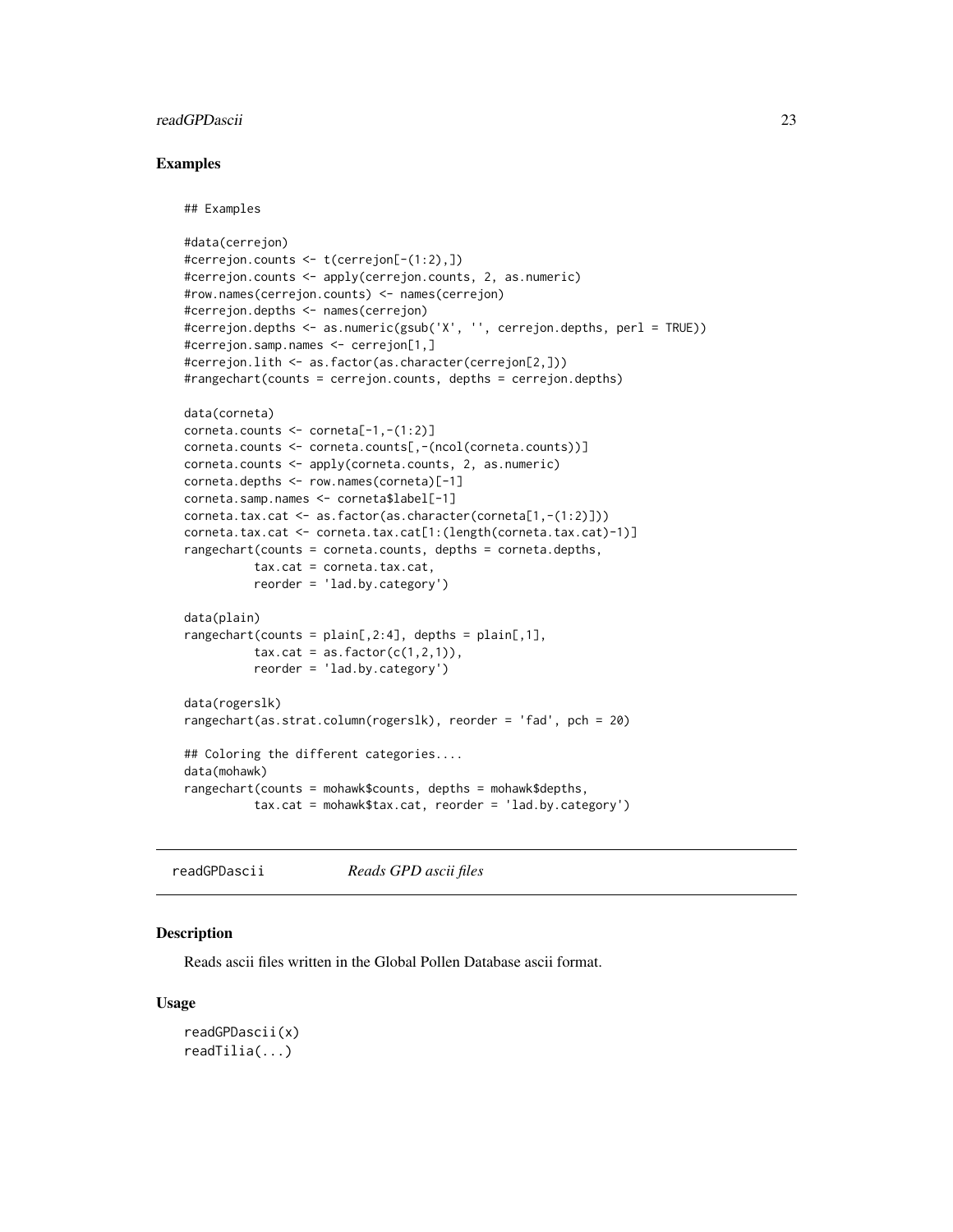<span id="page-23-0"></span>24 rogerslk

#### Arguments

|          | a string giving the file path and name or a URL from which to obtain the ascii<br>(.txt) file to read. |
|----------|--------------------------------------------------------------------------------------------------------|
| $\cdots$ | not currently used.                                                                                    |

#### Value

Returns a list with the following elements: counts (count matrix of depths by taxa), depths, sample.names, absolute.ages, taxa (the full taxon names), short.names (8 character short names), tax.cat (taxonomic category, a factor to group the taxa), and metadata (a character vector providing commented metadata).

#### Author(s)

Walton Green

# References

Eric Grimm?

http://www.ncdc.noaa.gov/paleo/gpd.html http://www.ncdc.noaa.gov/paleo/pollen/gpdascii.html

#### See Also

[plot.strat.column](#page-16-1), [writeGPDascii](#page-29-2)

# Examples

```
## Note that this example will only work when executed on a
## computer connected to the net
## Not run:
 URL <- paste('ftp://ftp.ncdc.noaa.gov/pub/data/paleo/pollen/',
               'asciifiles/fossil/ascfiles/gpd/mohawk.txt', sep = '')
 mohawk <- readGPDascii(URL)
## End(Not run)
```
<span id="page-23-1"></span>rogerslk *Rogers Lake*

#### Description

A pollen core from Rogers Lake, Connecticut in the data structure produced by [readGPDascii](#page-22-2)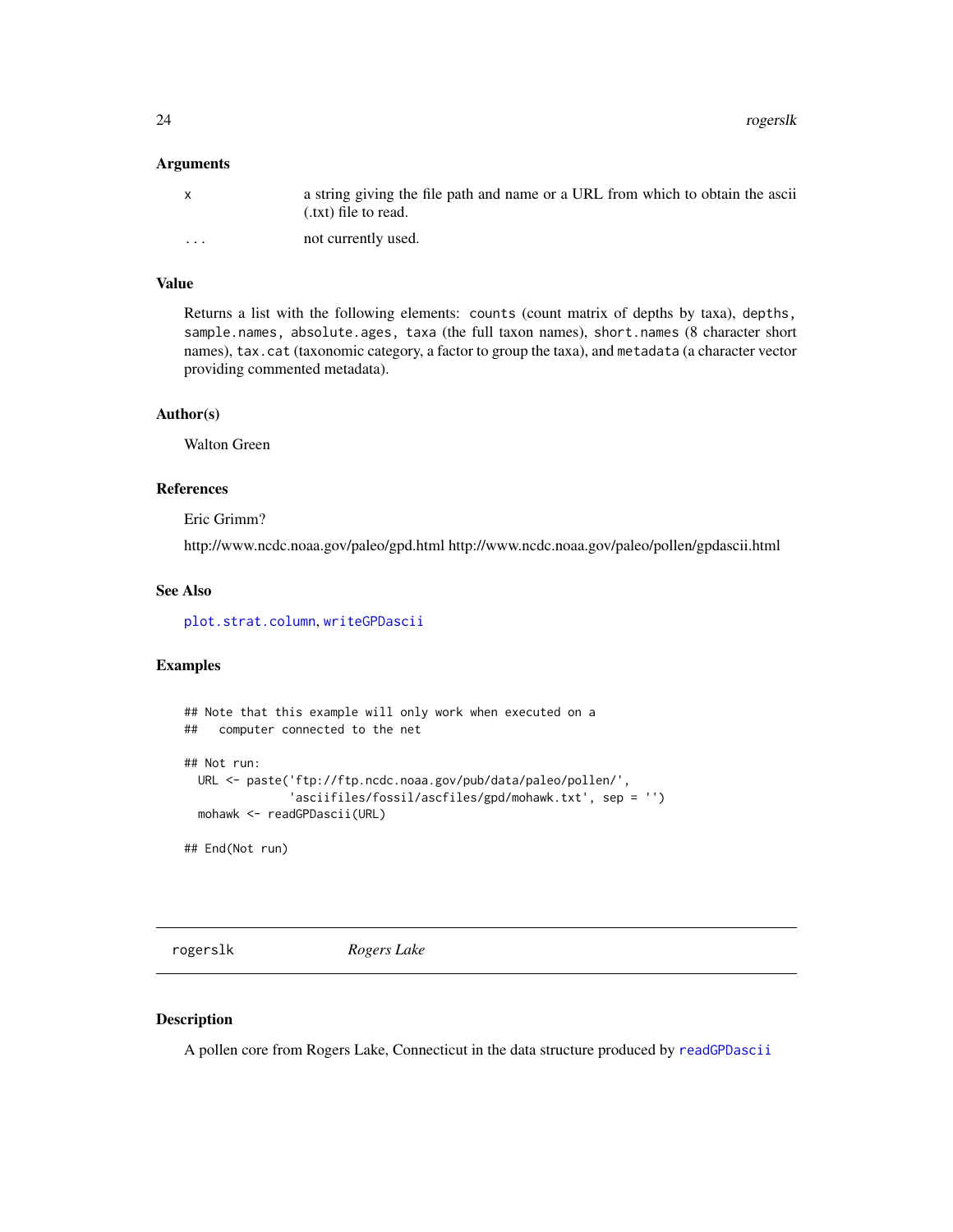#### <span id="page-24-0"></span>Usage

data(rogerslk)

#### Format

The output format is a data frame with columns:

| \$counts         | count matrix with species in columns, depths in rows                             |  |  |
|------------------|----------------------------------------------------------------------------------|--|--|
|                  | num [1:91, 1:78] 0 0 0 0 0 0 0 0 0 0                                             |  |  |
|                  | - attr( $*$ , "dimnames")=List of 2                                              |  |  |
|                  | \$ : chr [1:91] "7.5" "17.5" "22.5" "32"                                         |  |  |
|                  | \$ : chr [1:78] "Abi " "Ace.ru " "Ace.sa-t" "Ace.ud "                            |  |  |
| <b>Sdepths</b>   | num [1:91] 7.5 17.5 22.5 32 37.5 47.4 58 68.5 79 94.6                            |  |  |
| \$sample.names   | chr $[1:91]$ " " " " " " "                                                       |  |  |
| \$absolute.ages  | num [1:91] 0 79 119 200 293                                                      |  |  |
| <b>Staxa</b>     | chr [1:78] "Abies" "Acer rubrum" "Acer saccharum-type" "Acer undiff."            |  |  |
| \$short.names    | chr [1:78] "Abi " "Ace.ru " "Ace.sa-t" "Ace.ud "                                 |  |  |
| Stax.cat         | Factor w/ 7 levels "A", "B", "F", "M",: 1 1 1 1 1 1 1 1 1 1                      |  |  |
| <b>Smetadata</b> | chr [1:138] " GPD ASCII Format" " 24 Apr 00" " Raw Counts - All Pollen Types" "" |  |  |

## Source

ftp://ftp.ncdc.noaa.gov/pub/data/paleo/pollen/asciifiles/fossil/ascfiles/gpd/rogerslk.txt

# References

Davis, M.B. 1967. Pollen accumulation rates at Rogers Lake, Connecticut, during late- and postglacial time. Review of Paleobotany and Palynology 2:219-230.

Davis, M.B., and E.S. Deevey, Jr. 1964. Pollen accumulation rates: estimates from late-glacial sediment of Rogers Lake. Science 145:1293-1295.

Davis, M.B. 1969. Climatic changes in southern Connecticut recorded by pollen deposition at Rogers Lake. Ecology 50:409-422.

# Examples

data(rogerslk) str(rogerslk)

<span id="page-24-1"></span>sI *Section I*

# <span id="page-24-2"></span>Description

Six synthetic sections used as examples by Edwards (1984).

#### Usage

data(sI)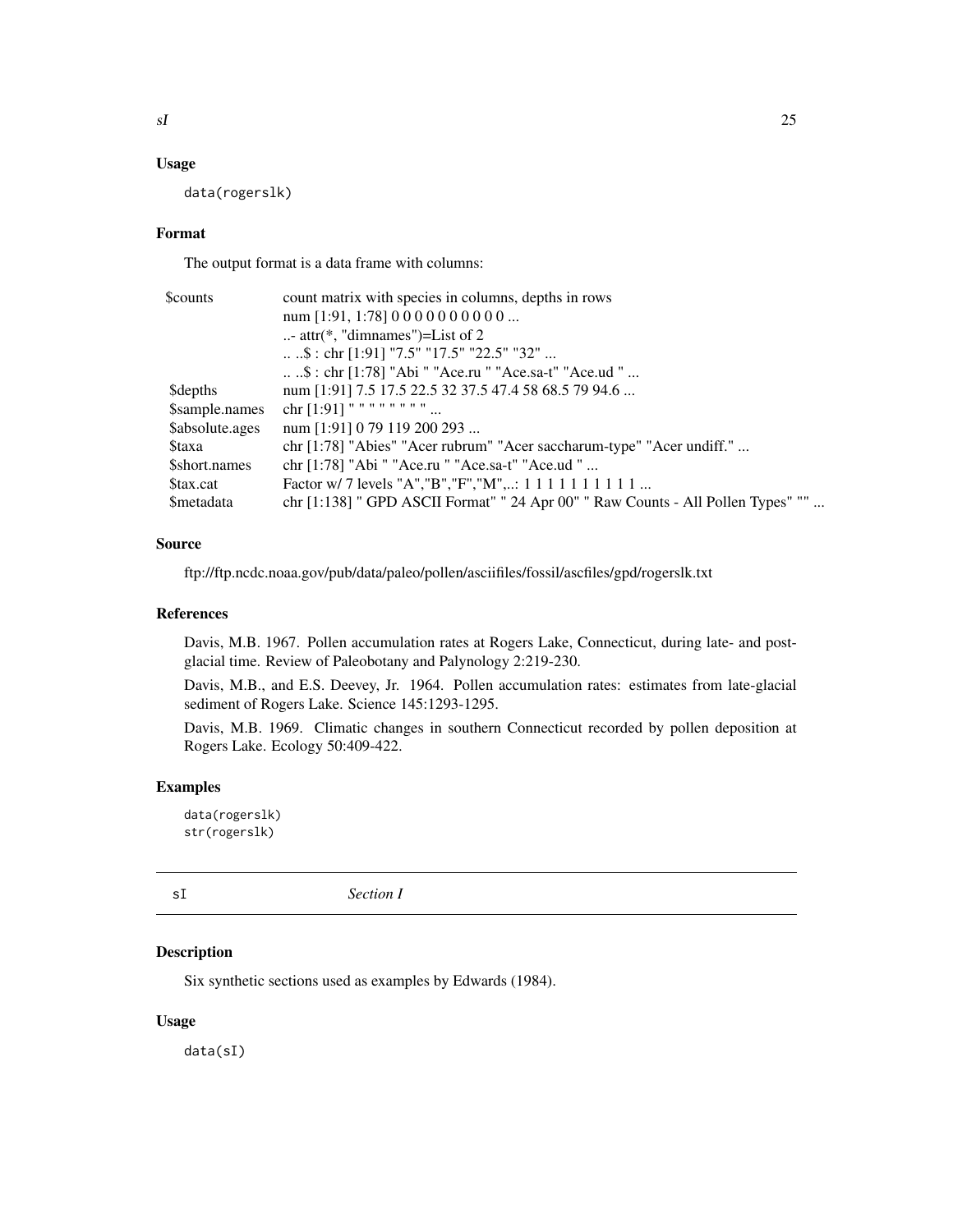# Format

Data frames with taxa in columns (except the first column, which has the depth of each sample) and samples in rows.

#### Source

Edwards, L. E. (1984) 'Insights on why graphic correlation (Shaw's Method) works' Journal of Geology 92:583–597.

# Examples

data(sI) str(sI)

<span id="page-25-1"></span>strat.column *Creates a strat.column object*

# <span id="page-25-2"></span>Description

Creates and manipulates S3 objects of class strat.column

#### Usage

```
## S3 method for class 'strat.column'
summary(object, ...)
  strat.column(counts, ...)
  is.strat.column(x, ...)
  as.strat.column(x)
```
### Arguments

| counts       | a count matrix to be converted to a strat. column object.                                                                |
|--------------|--------------------------------------------------------------------------------------------------------------------------|
| $\mathsf{x}$ | an object to be checked for class attribute or coerced to a strat.column.                                                |
| object       | a strat.column object.                                                                                                   |
| .            | other components of a strat.column object to be included; see below for argu-<br>ment names that can be assigned values. |

# Details

An object of class strat.column is a list x with  $attr(x, 'class') == 'strat.colum'.$ is.strat.column() only checks that it has the correct class attribute and a non-empty counts, which is the minimum needed for plotting. summary.strat.column provides a longer summary of what data are available, and [str](#page-0-0) provdes a full description of the data structure.

The following names are defined elements of a strat.column; more can be defined by the user simply by assigning a value to x\$new.name.

REQUIRED: counts

<span id="page-25-0"></span>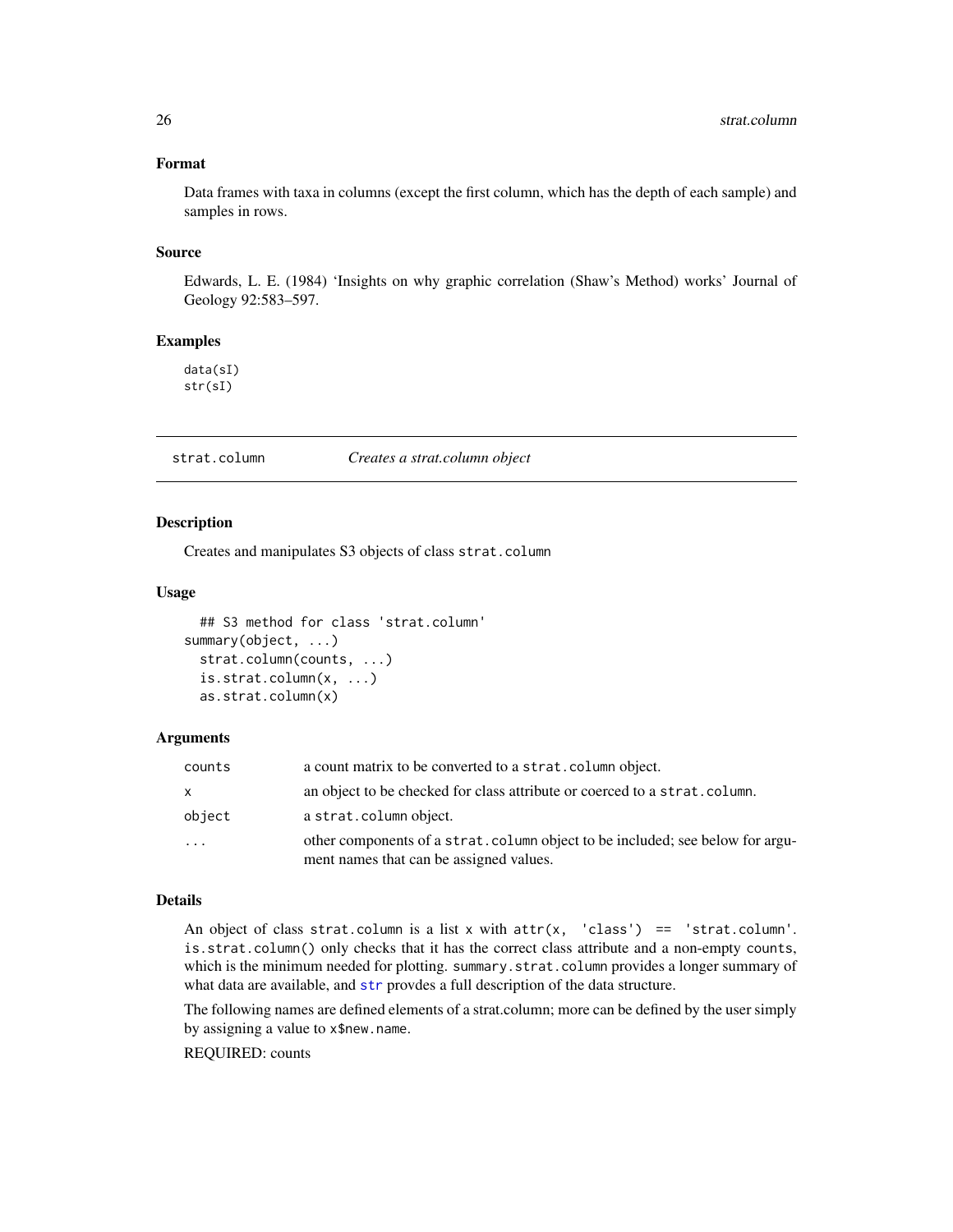#### strat.column 27

OPTIONAL: taxa, short.names, higher.grp, tax.cat, reorder, depths, sample.names, absolute.ages, envir.facies, sample.labels, sample.label.title, CaCO3, TOC, TIC, N, S, caliper, gamma.ray, density, fe.resist, mag.sus, resistivity, lithology, porosity, taxa.clust, sample.clust, lat.ddmmss, lat.dd, long.dddmmss, long.dd, loc.descript, site.name, country, state, county, elevation, elev.units, rc.ages, contact, refs, metadata

THE BASIC COUNT MATRIX with m taxa as columns and n depths as rows

 $\text{Scounts}: \text{num} [1:n, 1:m]$ 

ATTRIBUTES OF THE TAXA

 $\frac{\text{staxa : chr} [1:m]}{m}$ 

\$short.names : chr [1:m]

\$higher.grp : Factor [1:m] w/ levels: Angiosperm, Conifer, Fern, Pteridophyte, Moss, Indet. (levels not on this list can also be used.)

\$tax.cat : Factor [1:m] w/ levels: Arborescent, Herbaceous, Wetland, Xerophyte, Phytolith, Indet., Marker (levels not on this list can also be used.)

\$reorder : num [1:m]

ATTRIBUTES OF THE SAMPLES

\$depths : num [1:n] by default, depths are measured down from a datum.

\$sample.names : chr [1:n] text for labels in addition to the depths.

\$absolute.ages: num [1:n]

\$envir.facies : factor [1:n] w/ levels: ??? (a factor giving an environmental interpretation of the sample.)

\$sample.labels: chr [1:n] other labels for each sample (e.g. numbers)

\$sample.label.title: chr [1] title for the extra sample label, e.g. 'Sample Number'.

GEOCHEMICAL DATA \$CaCO3 : num [1:n] (wt

 $$TOC: num [1:n] (wt)$ 

 $TIC: num[1:n]$  (wt

 $N: num[1:n]$  (wt

 $$S: num[1:n]$  (wt

CORE LOG DATA

\$caliper : num [1:p]

\$gamma.ray : num [1:p]

\$density : num [1:p]

\$fe.resist : num [1:p]

\$mag.sus : num [1:p]

\$resistivity : num [1:p]

\$lithology : num [1:p]

\$porosity : num [1:p]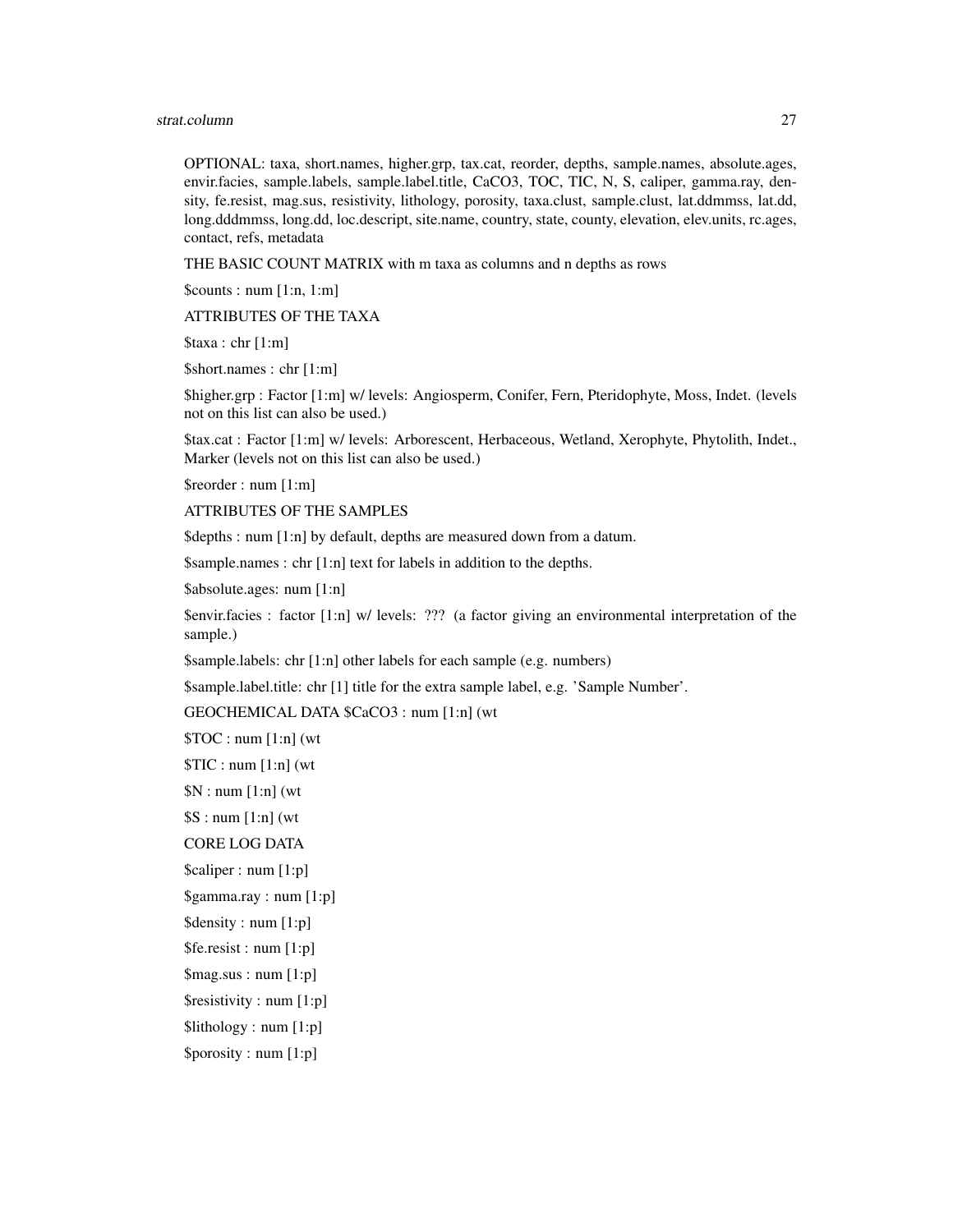<span id="page-27-0"></span>28 strat.column and the contract of the contract of the contract of the contract of the contract of the contract of the contract of the contract of the contract of the contract of the contract of the contract of the contra

where p can be any integer; the complete vector fits into the same distance in the stratigraphic column as the n samples. If alignment of log and sample data is required, it is up to the user to down-sample appropriately.

**CLUSTERING** 

\$taxa.clust : cluster object for columns

\$sample.clust : cluster object for rows

SITE INFORMATION

\$lat.ddmmss : chr [1]

\$lat.dd : chr [1]

\$long.dddmmss : chr [1]

\$long.dd : chr [1]

\$loc.descript : chr [1]

\$site.name : chr [1]

\$country : chr [1] \$state : chr [1]

\$county : chr [1]

\$elevation : num [1]

\$elev.units : chr [1]

DATING METADATA

\$rc.ages : data.frame [,]

METADATA

\$contact : chr  $[1:x]$  \# a person to contact

\$refs : chr [1:y] \# citations

\$metadata : chr [1:z] \# random other notes

# Value

Returns an object of type strat.column

# Author(s)

Walton Green

# See Also

[readGPDascii](#page-22-2), [plot.strat.column](#page-16-1)

#### Examples

# PUT EXAMPLES HERE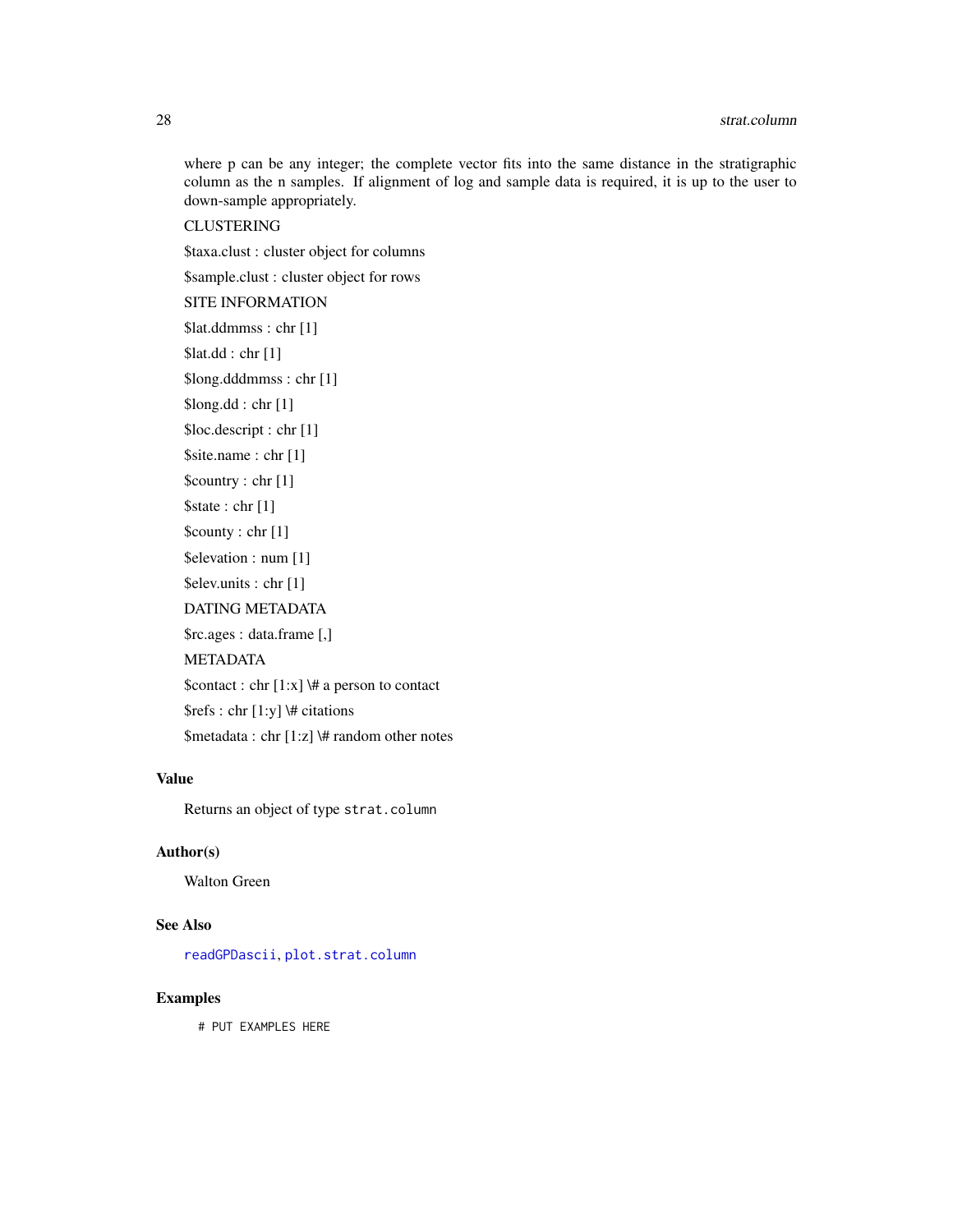<span id="page-28-0"></span>

# Description

Takes a series of stratigraphic columns and exports them in the right format to be read into CONOP.

# Usage

```
writeCOND(x, tax.check = TRUE, out.dir = getwd(),sect.names = NULL, neg.depths = FALSE,
         scaling = rep ('yes', length(x)),
        REGION = NULL, AGE = NULL,
        REF1 = NULL, REF2 = NULL, REF3 = NULL)
```
# Arguments

| x          | not documented. |
|------------|-----------------|
| tax.check  | not documented. |
| out dir    | not documented. |
| sect.names | not documented. |
| neg.depths | not documented. |
| scaling    | not documented. |
| REGTON     | not documented. |
| AGF        | not documented. |
| RFF1       | not documented. |
| RFF2       | not documented. |
| RFF3       | not documented. |

### Note

This is a legacy function that may be removed soon.

# Author(s)

Walton Green

# See Also

[strat.column](#page-25-1), [stratigraph](#page-1-1)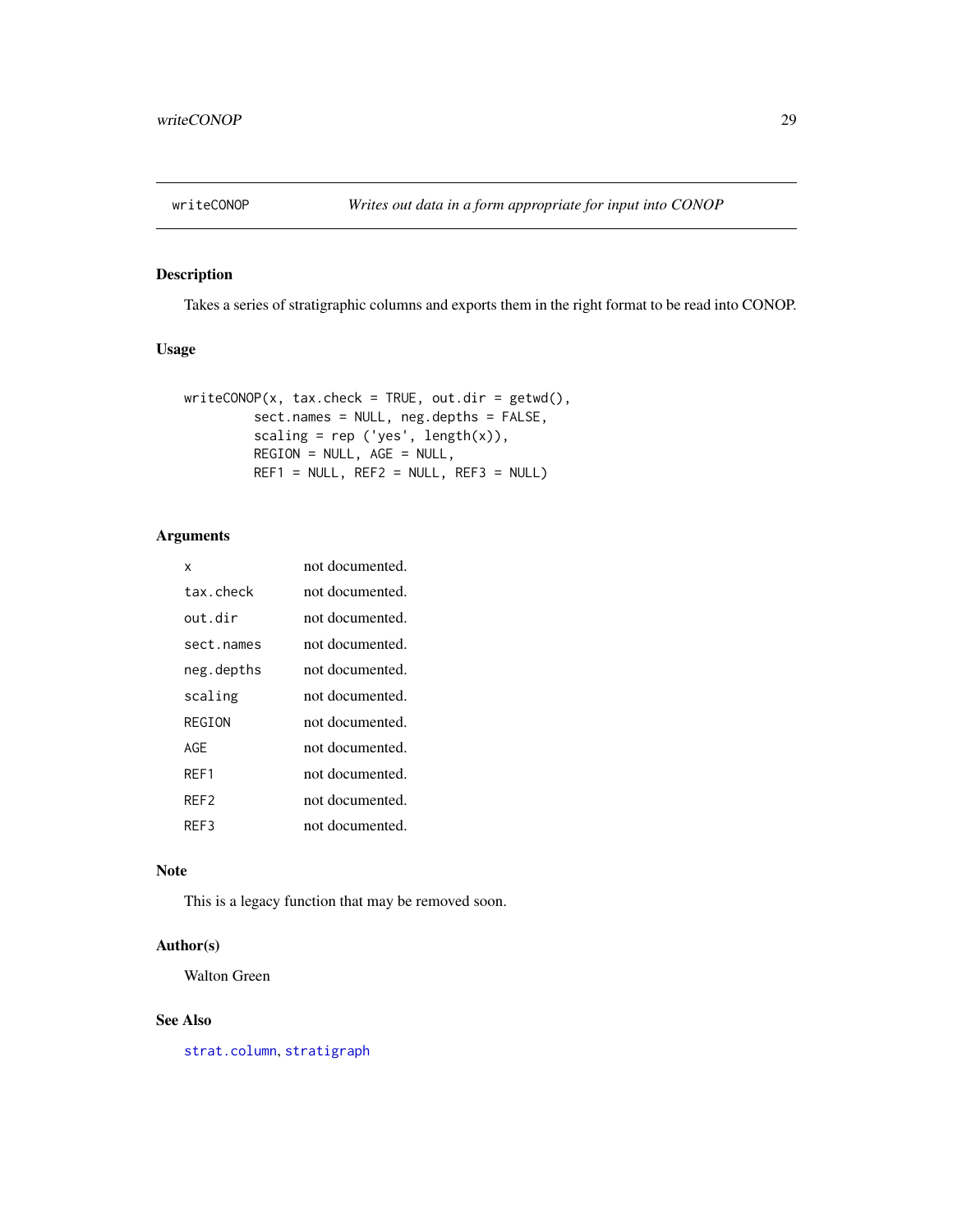# <span id="page-29-0"></span>Examples

# examples?

<span id="page-29-2"></span>writeGPDascii *Reads GPD ascii files*

# <span id="page-29-1"></span>Description

Writes ascii files in the Global Pollen Database (GPD) ascii format.

# Usage

```
writeGPDascii(x, counts = NULL, depths = NULL,sample.names = NULL,
              absolute.ages = NULL,
              taxa = NULL,short.names = NULL,
              tax.cat = NULL,metadata = NULL,
              output.file = NULL, ...)writeTilia(...)
```

```
Arguments
```

| x             | an object of class strat.column.                    |
|---------------|-----------------------------------------------------|
| counts        | NULL                                                |
| depths        | <b>NULL</b>                                         |
| sample.names  | <b>NULL</b>                                         |
| absolute.ages | <b>NULL</b>                                         |
| taxa          | <b>NULL</b>                                         |
| short.names   | <b>NULL</b>                                         |
| tax.cat       | <b>NULL</b>                                         |
| metadata      | <b>NULL</b>                                         |
| output.file   | if NULL (the default), print output to the terminal |
| .             | not currently used.                                 |

# Value

Returns invisibly.

#### Author(s)

Walton Green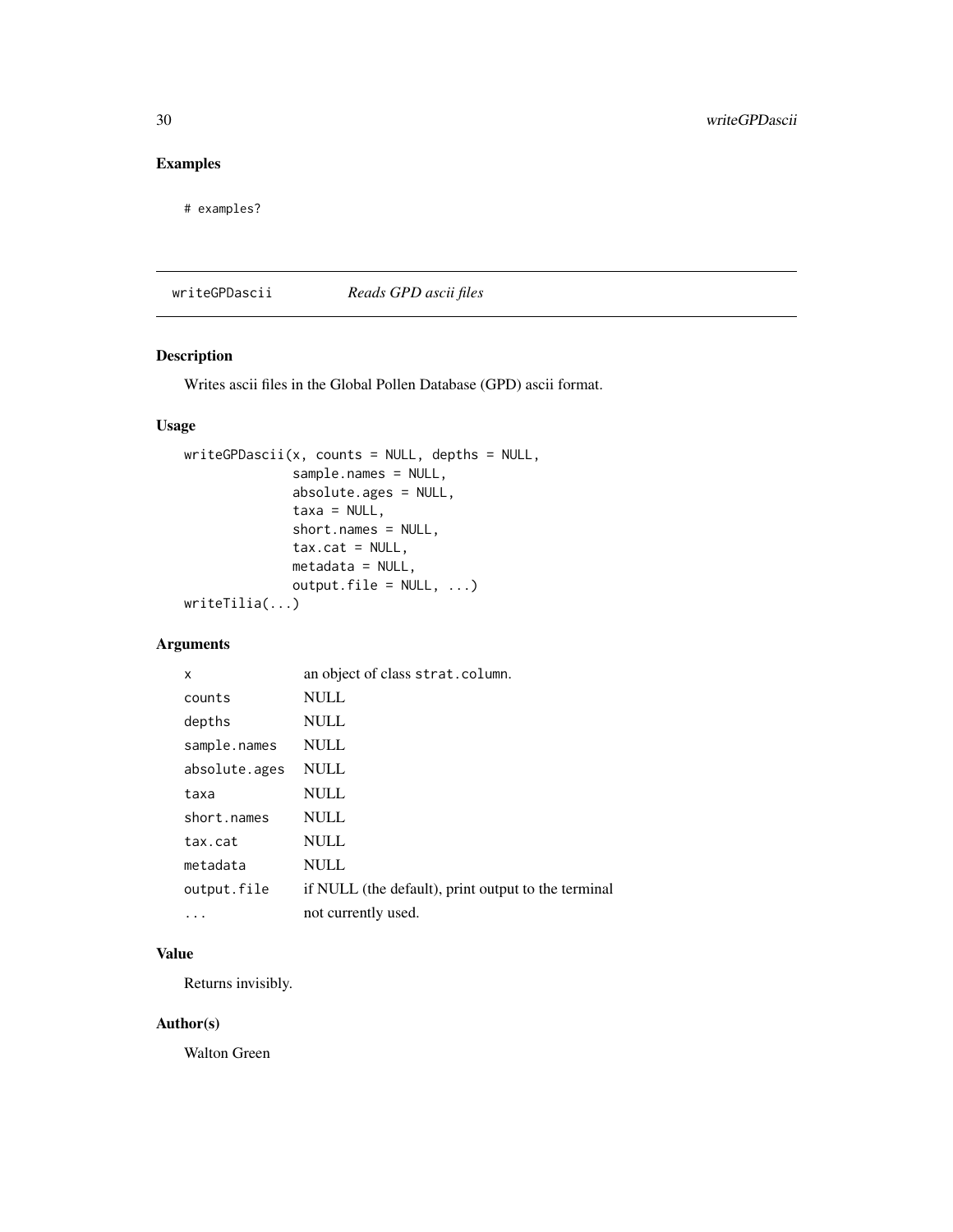## <span id="page-30-0"></span>writeGPDascii 31

# References

Eric Grimm?

http://www.ncdc.noaa.gov/paleo/gpd.html http://www.ncdc.noaa.gov/paleo/pollen/gpdascii.html

#### See Also

[readGPDascii](#page-22-2), [plot.strat.column](#page-16-1)

# Examples

```
## Note that this example will only work when executed on a
## computer connected to the net
## Not run:
URL <- paste('ftp://ftp.ncdc.noaa.gov/pub/data/paleo/pollen/',
             'asciifiles/fossil/ascfiles/gpd/rogerslk.txt', sep = '')
rogerslk <- readGPDascii(URL)
cat(writeGPDascii(rogerslk))
```
## End(Not run)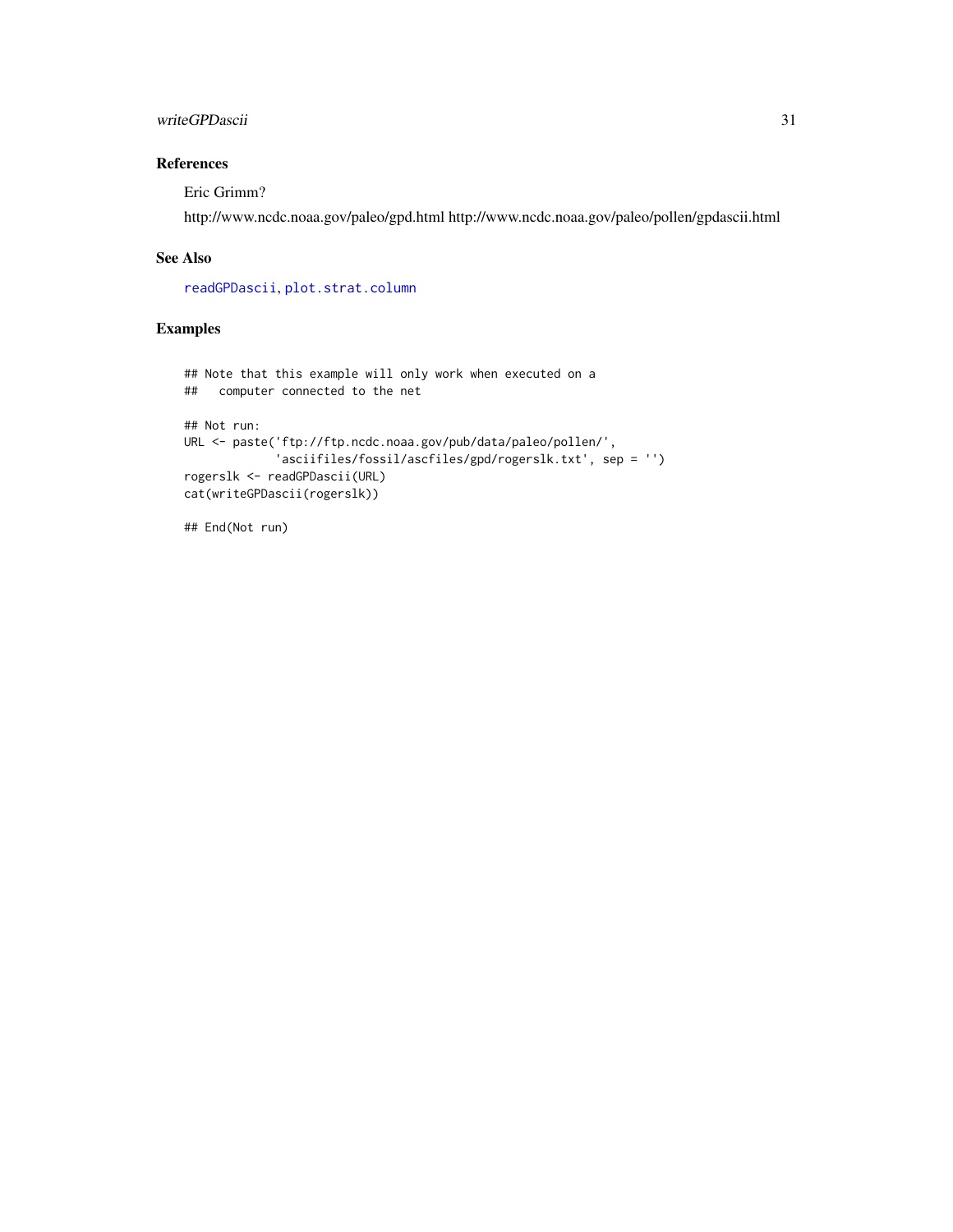# <span id="page-31-0"></span>Index

∗Topic datasets cerrejon, [6](#page-5-0) corneta, [8](#page-7-0) mohawk, [14](#page-13-0) plain, [17](#page-16-0) rogerslk, [24](#page-23-0) sI, [25](#page-24-0) ∗Topic hplot grid.prop.plot, [13](#page-12-0) plot.strat.column, [17](#page-16-0) rangechart, [21](#page-20-0) ∗Topic manip a.datums, [4](#page-3-0) compress2matrix, [7](#page-6-0) fill.ranges, [11](#page-10-0) gluesheets, [12](#page-11-0) oe.rates, [15](#page-14-0) readGPDascii, [23](#page-22-0) strat.column, [26](#page-25-0) writeCONOP, [29](#page-28-0) writeGPDascii, [30](#page-29-0) ∗Topic misc addpart, [5](#page-4-0) dloc, [9](#page-8-0) nonuser, [15](#page-14-0) ∗Topic package stratigraph-package, [2](#page-1-0) a.datums, *[2](#page-1-0)*, [4](#page-3-0) adding *(*nonuser*)*, [15](#page-14-0) addpart, *[3](#page-2-0)*, [5](#page-4-0) as.strat.column, *[3](#page-2-0)* as.strat.column *(*strat.column*)*, [26](#page-25-0) cerrejon, *[3](#page-2-0)*, [6](#page-5-0)

compress2matrix, [7](#page-6-0) corneta, *[3](#page-2-0)*, [8](#page-7-0) cpredict *(*nonuser*)*, [15](#page-14-0)

dcloc, *[3](#page-2-0)*

dcloc *(*dloc*)*, [9](#page-8-0) dloc, *[3](#page-2-0)*, [9](#page-8-0) fads, *[2](#page-1-0)*, *[4](#page-3-0)* fads *(*a.datums*)*, [4](#page-3-0) fill.ranges, *[2](#page-1-0)*, [11](#page-10-0) getsse *(*nonuser*)*, [15](#page-14-0) gluesheets, *[2](#page-1-0)*, [12](#page-11-0) grid.prop.plot, [13](#page-12-0) is.strat.column, *[3](#page-2-0)* is.strat.column *(*strat.column*)*, [26](#page-25-0) lads, *[2](#page-1-0)*, *[4](#page-3-0)* lads *(*a.datums*)*, [4](#page-3-0) mergelist *(*nonuser*)*, [15](#page-14-0) mohawk, *[3](#page-2-0)*, [14](#page-13-0) nonuser, [15](#page-14-0) oe.rates, *[3](#page-2-0)*, [15](#page-14-0) plain, *[3](#page-2-0)*, [17](#page-16-0) plot.strat.column, *[3,](#page-2-0) [4](#page-3-0)*, *[6](#page-5-0)*, *[8](#page-7-0)*, *[10](#page-9-0)*, *[12,](#page-11-0) [13](#page-12-0)*, *[15,](#page-14-0) [16](#page-15-0)*, [17,](#page-16-0) *[24](#page-23-0)*, *[28](#page-27-0)*, *[31](#page-30-0)* rangechart, *[13](#page-12-0)*, [21](#page-20-0) rbind.all *(*nonuser*)*, [15](#page-14-0) read.csv, *[18](#page-17-0)* readGPDascii, *[2](#page-1-0)*, *[14](#page-13-0)*, [23,](#page-22-0) *[24](#page-23-0)*, *[28](#page-27-0)*, *[31](#page-30-0)* readTilia, *[2](#page-1-0)* readTilia *(*readGPDascii*)*, [23](#page-22-0) rogerslk, *[3](#page-2-0)*, [24](#page-23-0) sI, *[3](#page-2-0)*, [25](#page-24-0) sII, *[3](#page-2-0)* sII *(*sI*)*, [25](#page-24-0) sIII, *[3](#page-2-0)*

sIII *(*sI*)*, [25](#page-24-0)